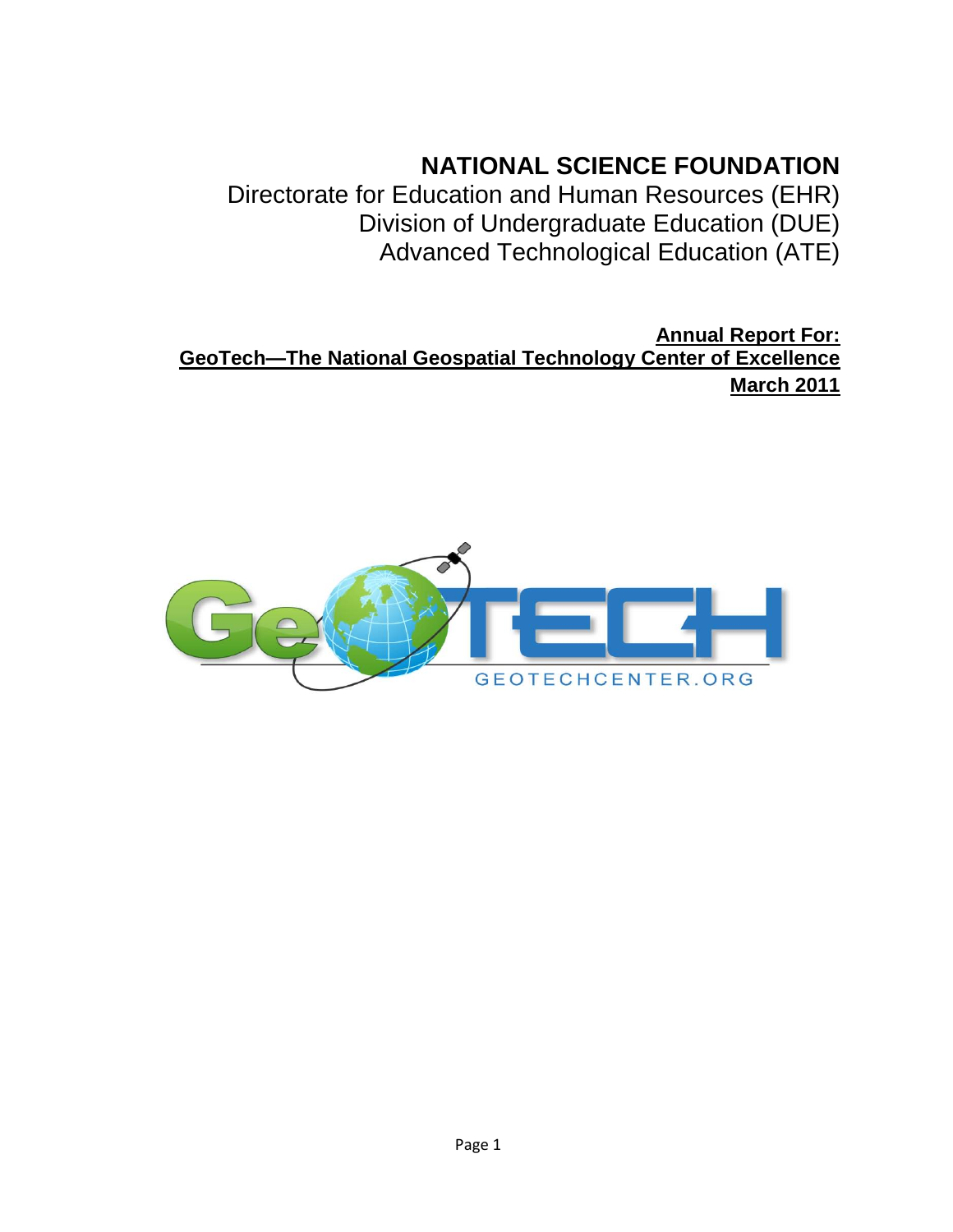## Table of Contents

|                 | <b>EXECUTIVE SUMMARY</b>                               | Pg. 3  |           |
|-----------------|--------------------------------------------------------|--------|-----------|
|                 | <b>PARTICIPANTS</b>                                    |        |           |
|                 | People                                                 | Pg. 7  |           |
|                 | Organizations                                          |        | Pg. 4-12  |
|                 | <b>ACTIVITIES AND FINDINGS</b>                         |        |           |
|                 | Activities/Findings                                    |        | Pg. 12-15 |
|                 | <b>Project Training Development</b>                    |        | Pg. 16-17 |
|                 | <b>Outreach Activities</b>                             |        | Pg. 17-21 |
| <b>PRODUCTS</b> |                                                        |        |           |
|                 | Journal                                                | Pg. 21 |           |
|                 | <b>Books</b>                                           | Pg. 23 |           |
|                 | <b>Internet Dissemination</b>                          | Pg. 23 |           |
|                 | Other specific products                                | Pg. 24 |           |
|                 | <b>CONTRIBUTIONS</b>                                   |        |           |
|                 | <b>Within Discipline</b>                               | Pg. 25 |           |
|                 | Human Resources Development                            | Pg. 25 |           |
|                 | Research and Education                                 |        | Pg. 25-26 |
|                 | <b>BUDGET HIGHLIGHTS</b>                               |        |           |
|                 | Figure 6: Year 1 (2009) Goal and Expenditure Alignment | Pg. 27 |           |
|                 | Figure 7: Year 2 (2010) Goal and Expenditure Alignment | Pg. 27 |           |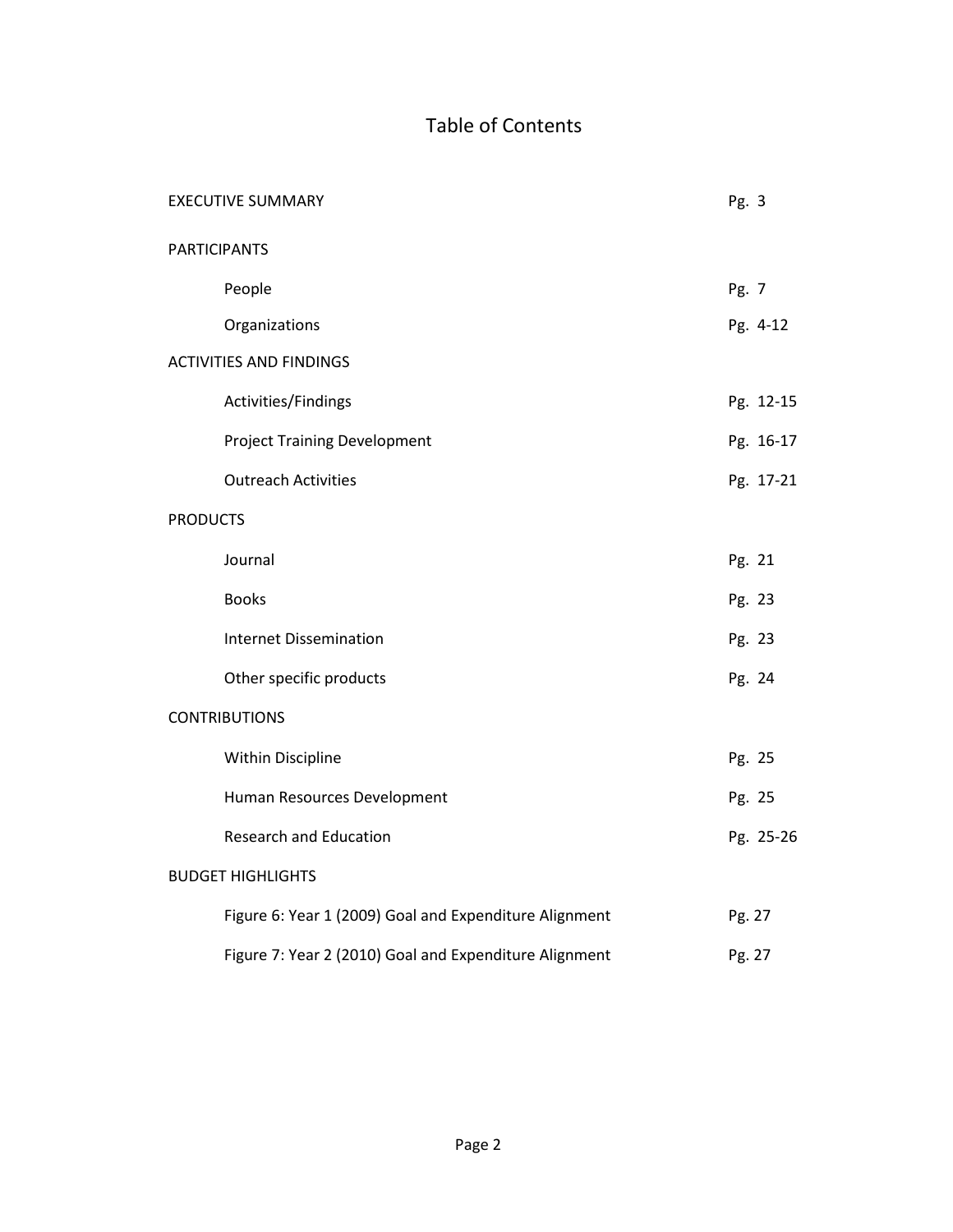#### EXECUTIVE SUMMARY

This report details the accomplishments of the NSF DUE ATE (0801893) funded National Geospatial Technology Center of Excellence (GeoTech) during its third year of operation (Sept. 1, 2010—August 31, 2011). The major successes of the third year of operation are based on the carefully crafted recommendations of the National Visiting Committee, under the leadership of Deidre Sullivan, PI and Director of the MATE Center.

#### Geospatial Technology Competency Model (GTCM)

The Center was able to assist the Department of Labor (DOL) in helping to complete their *[Geospatial Technology Competency Model](http://www.careeronestop.org/competencymodel/pyramid.aspx?GEO=Y)* (GTCM). The GTCM was officially published on the Dept's Competency Model Clearinghouse on June 17, 2010. Along with the GTCM, the Center has also completed its research on the Meta-DACUM Analysis o[f Common Core Competencies](http://www.geotechcenter.org/Resources/Publications/GIS-Technician-MetaDACUM-Supplemental-Report)  [for GIS Technologist.](http://www.geotechcenter.org/Resources/Publications/GIS-Technician-MetaDACUM-Supplemental-Report) This research supports the creation of new curriculum assessment [instruments](http://www.geotechcenter.org/Resources/Resource-Center/Curriculum/GTCM-Quantitative-Assessment-Form) to align GIS curriculum with the GTCM. Using these new tools, along with the DACUM research, the Center is now able to consult GIS educators on better aligning their curriculum with a new national standard. Already, we have seen an impact on the educational landscape due to this work. The real impact of the GTCM begins in earnest in 2011, with the release of the online GTCM assessment tool, so colleges can begin implementing the GTCM and DACUM findings in their classroom. Plans are clearly underway to do so as witnessed by the following two communications made to the PI in December 2010:

*That is a great opportunity. I'd love to develop a Colorado case study scenario with you. Time is appropriate for us, since I'm headlong into the opening movements of redeveloping the now 10 year old GIS curriculums for our college ( and the Colorado Community College System on which it is based ). I am putting energy into building an informal support network among my Colorado community college GIS teaching colleagues to help meet the rising wave of demand for quality GIS technician training. Because we sit on the frontline of the so called GIS Alley, there is a natural synergy here for which your leadership can open a longer, wider horizon for college recognition of the business opportunity and for employer recognition of the college's qualified role in making geospatial manpower happen*

--email from **David Sikes**, Front Range Community College, CO

*Dr. Mary Beth Booth with the ACC Geography and GIS Departments suggested I contact you. I was hired last summer to chair the newly created GIS Department. I'm a little over six months in and am ready to take a more comprehensive view of our curriculum. I'm interested in comparing our courses and course outcomes with accepted institutional standards. If I utilize the GTCM Assessment Worksheets will I be in compliance with the TSSB and other institutional standards? Do you have any additional suggestions as I work through this process?*

--email from **Sean Moran** GIS Department, Austin Community College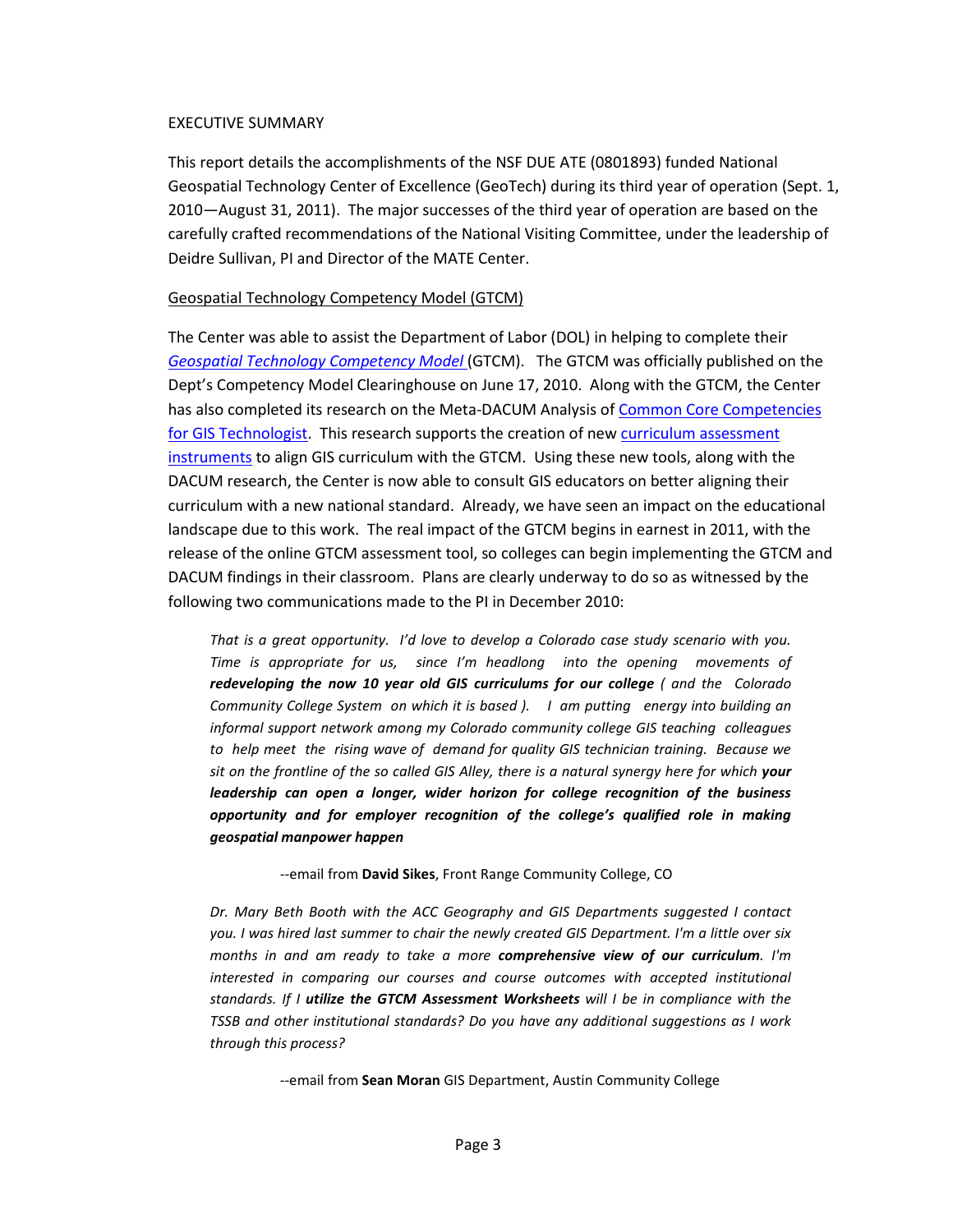## Technology Leadership

The Center has been successful in spreading the adoption of remote desktop access (RDA) and virtualization technology to allow learners and teachers in remote schools and colleges to access server-based GIS application software. For example, Del Mar College recently installed and configured its own remote desktop application [\(RDA\) server](http://www.geotechcenter.org/Projects/Research-Projects/Remote-Desktop-Access-to-GIS-Applications) to provide both its own campus students, online students, as well a[s secondary students](http://www.geotechcenter.org/Projects/Research-Projects/HP-Catalyst-Initiative) in both Corpus Christi and Phoenix AZ with access to the latest in GIS software technology across the Internet. This new method of serving geospatial technology into schools and colleges were it was formerly unavailable allows learners in underserved areas to access the latest in GIS. It greatly simplifies the administration, and therefore adoption rate, of GIS technology for colleges and schools.

The Center has also led in the development of ne[w web-based mapping technologies,](http://www.geotechcenter.org/Projects/Research-Projects/Web-based-Interactive-Mapping-Interfaces) such as Adobe FLEX and Microsoft Silverlight APIs to enable educators to publish their GIS maps on the Internet in a user-friendly manner. We provided several training webinars and presentations on this leading edge GIS technology for Internet and mobile-computing.

We continue to expand our promotion of alternative GIS software, such as Open Source, to better serve colleges and businesses unable to afford expensive proprietary solutions. We are partnering with the OpenGeo Foundation to provide access to free and open source GIS software (FOSS4G) and curriculum and training in order to introduce the two year college geospatial community to the world of FOSS4G. We are planning to sponsor a workshop at the forthcomin[g FOSS4G Conference i](http://2011.foss4g.org/)n Denver in September 2011.

## Professional Development

One of the top issues facing two year geospatial educators in their professional practice is the dearth of money and time to participate in meaningful professional development activities. In a rapidly emerging technology field, such as GIS and remote sensing, this is a real detriment to America's technology workforce in a global competition. The Center met this dire need in several important ways in 2010. First, we provide[d monthly webinars](http://www.geotechcenter.org/Education-Training/Professional-Development/GeoTech-Center-Offerings/Webinar-Archives) on technology and pedagogy in geospatial education, leveraging our own expertise and guest lectures. All of these are archived on our website for future reference.

Second, our national network of partners, including Southwestern College (CA) & San Diego State University, Central Piedmont Community College (NC), Jefferson Technical College (KY), Lake Land College (IL), Bismark State College (ND), Gainesville State College (GA), and Del Mar College (TX) offered on site technology workshops to college and secondary educators throughout 2010. Workshops ranged from half day awareness seminars to full two week summer institutes. Central Piedmont Community College provided a semester-long class specifically for secondary school teachers using GIS and geospatial technology during the spring 2010 semester. Full evaluation results and impact reports are found [here](http://www.geotechcenter.org/Evaluation/Evaluation-Reports) (login required).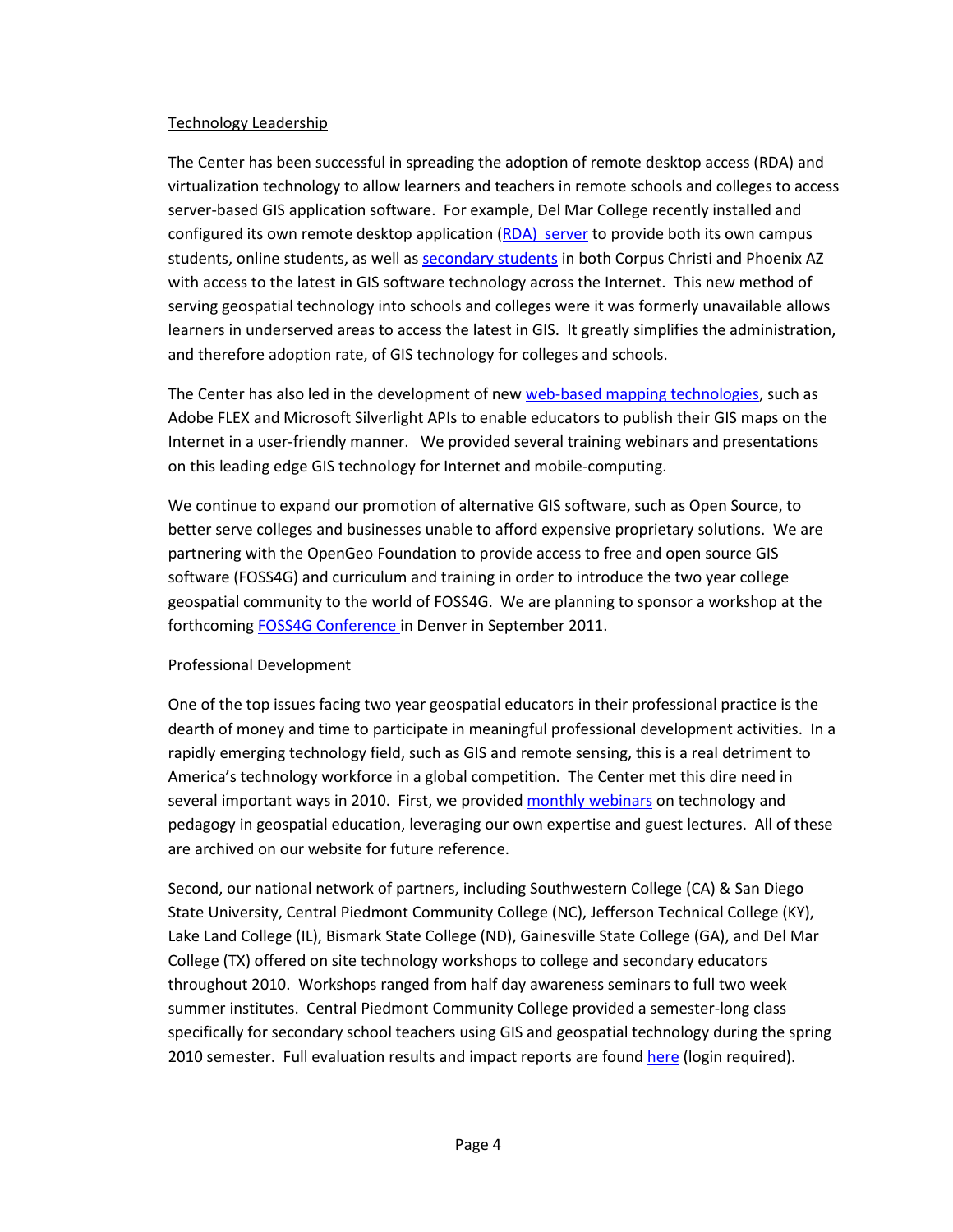Third, in addition to our own workshops, the Center provided financial support to the 30 participants of the annual Esri [Teachers Teaching Teachers \(T3G\)](http://edcommunity.esri.com/community/institute2011/index.cfm) following their summer institute to continue their dissemination activities throughout the remainder of 2010. Each participant was provided a \$500 stipend for completion of a contract and activities and report. The T3G activities ranged from secondary teachers sharing their experience with other teachers back on their home campus to GIS Day activities to college educators engaging their students in environmental projects related to their T3G training. A full report of the T3G activities is available on the website.

## Broader Impact

In January 2010, the Center joined the NSF AT[E Synergy Project,](http://www.geotechcenter.org/Projects/Research-Projects/Synergy-Project-Achieving-Scale-in-Innovation) led by BATEC, and 14 other ATE Centers to develop our capacity to assist our GIS educator community to use best practices to scale-up their innovative ideas and projects. Our Center selected the RDA project, mentioned early, to develop our own Logic Model for scaling. We also continued our sponsorship of the [ATE High Impact Technology Interchange Conference \(](http://www.highimpact-tec.org/)HiTech) in Orlando in July 2010 and will do so again in San Francisco in July 2011, with workshops, presentations and poster sessions. We also currently serve on the executive organizing committee for HiTech. We extended the reach of the Center's impact overseas in September 2010 when the Director and Associate Director attended both th[e FOSS4G International Conference](http://2010.foss4g.org/) in Barcelona, and the European Union GIS Educators Symposium [\(EUGISES\)](http://www.eugises.eu/) in Serres, Greece. Two results from these visits include a possible EU Research Experiences for Undergraduates project (pending January 2011), where ten US two year college students and two GIS educators will spend two weeks in the Netherlands working on environmental technology projects, as well as the Director being elected to the UK Open Source Foundation board of directors. The Center was able to secure an additional \$150,000 HP Global Technology Grant to join the [HP Global Collaboratory](http://istelearning.org/hp-catalyst/2010/11/12/global-collaboratory-consortia-overview/) Consortium, along with two secondary schools in Corpus Christi and Phoenix AZ.

Another impact of GeoTech research of national impact is our work with the GIS Certification Institute (GISCI) regarding the GISP professional certification. The GISP is the most popular professional certification in the nation (> 5000). The most glaring weakness in the current GISP, however, is that it is strictly a portfolio-based certification, with no examination requirement. Many in the geospatial industry feel this lack of examination makes the GISP a "paper" tiger in terms of qualification and have expressed a need to strengthen the GISP with a proper examination. The need for such an exam became readily apparent in December 2010 when Esri announced they would be adopting a series of 8 new Esri product certifications. Immediately the debate began raging on Facebook and Linkedin GIS pages about the merits of such exambased certificates versus a portfolio-only GISP. Many GISP-certified professional feel the need to increase the professionalism of the certification with such an exam.

One major barrier to an exam has been a lack of national standard for exactly what constitutes a GIS professional. No longer, since the new GTCM and Meta-DACUM both provide precisely the framework for such an examination. In order to move the GISP forward and assist the GISCI,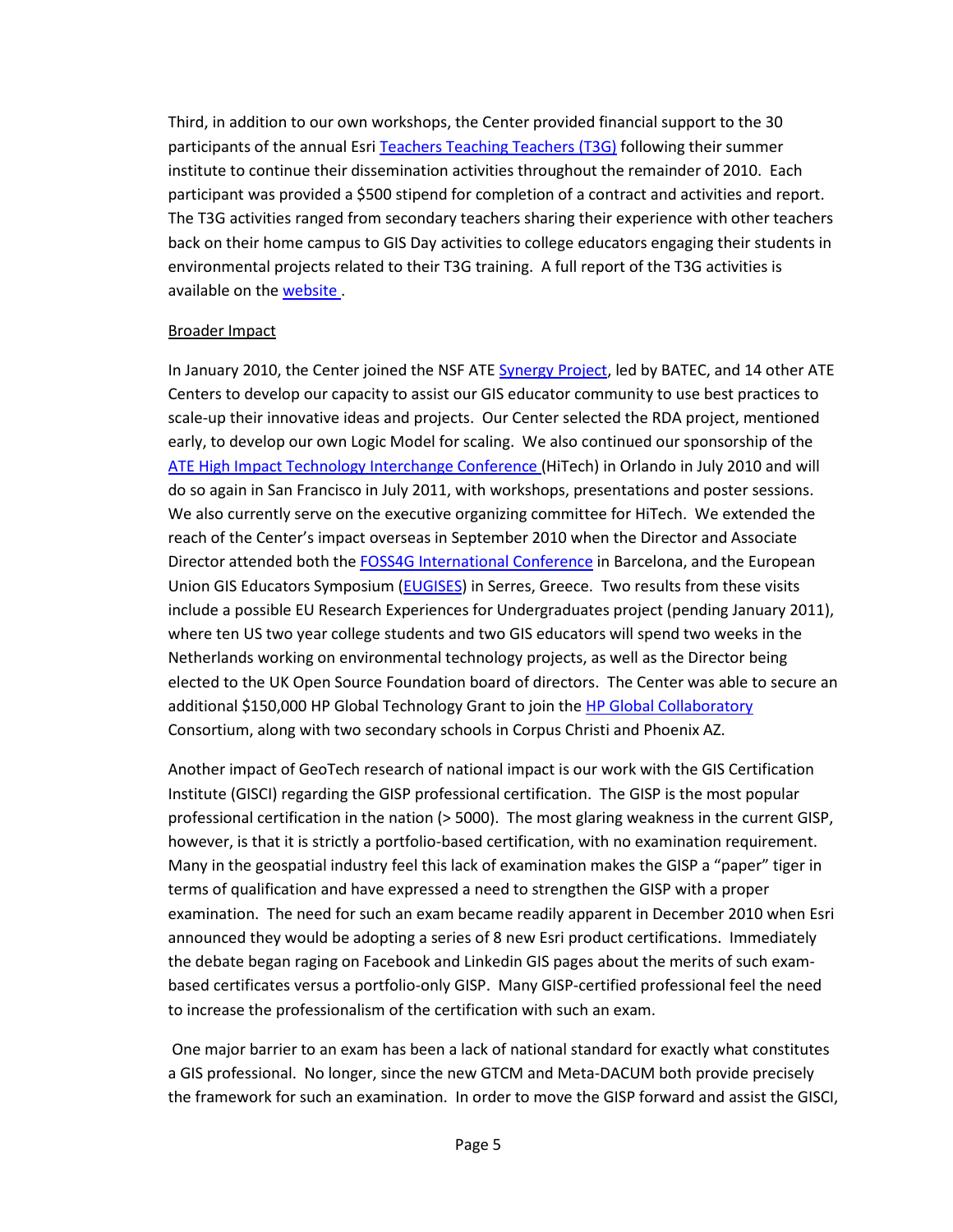the GeoTech Center CoPI David DiBiase served as GISCI Board President for 2010. While on the board, David ushered through a motion, later adopted by the full board, to appoint a working group to study the addition of a test component to the GISP. To help with this task, another GeoTech partner, Rodney Jackson, volunteered for the working group. After 6 months of intensive surveying and comment period from the nation's 5000 GISPs, the GISCI board of directors voted in December 2010 to modify the GISP to include an examination. No doubt the GTCM and Meta-DACUM documents will both provide the framework for such an exam in the future. To further encourage the adoption of the GTCM as the basis of such an exam, the Center is offering the first-ever National Geospatial Technology Competency Student Competition beginning in January 2011. This high profile event will culminate with a lively competition between six regional finalists at the Esri International Users Conference in July 2011 in San Diego. This conference, attended by 15,000 participants will provide an excellent venue for highlighting the GTCM and our examination we've created based on the GTCM. The endgoal is to encourage the GISCI to adopt a rigorous examination for the GISP to increase its relevance in today's workplace.

The Center conducts a [comprehensive survey](http://www.geotechcenter.org/Evaluation/Evaluation-Reports/Annual-Survey-of-Geo-Educators) of two and four year college geospatial educators annually in order to assess their needs. We use this information to modify our Center's Operational Plan each summer to fine-tune our services to our educator constituents. One consistent finding over the past three surveys is the need for better articulation between colleges and universities. Two year college educators express their desire for closer collaboration with universities in matters of research and articulation. To foster closer collaboration on a national scale, the Center made application to join the University Consortium of GIS programs (UCGIS) in 2009. After a full year of lobbying efforts on the Center's part with the executive committee of UCGIS, the Center was voted in as an Associate Member in February 2010. We will have two permanent delegates to the UCGIS winter and summer meetings. Membership in this organization will allow us to influence university policies and practices relative to their relationship with two year college educators and students. We anticipate our UCGIS membership will help two year colleges as they seek to build stronger relationships with their transfer university GIS programs to allow better articulation and acceptance of two year college student course credits and degrees. No doubt the new GTCM will also provide the broad overarching framework necessary to build complimentary college and university GIS curriculums that share a common definition provided on a national level. With the creation of the forthcoming GTCM assessment and advisement website at [http://geotechcenter.org,](http://geotechcenter.org/) educators, students, counselors, and administrators at all levels of secondary, college, and university level will be able to directly compare and measure the degree of similarity between their academic programs for matters of articulation and course transfer and career pathways for geospatial technology students.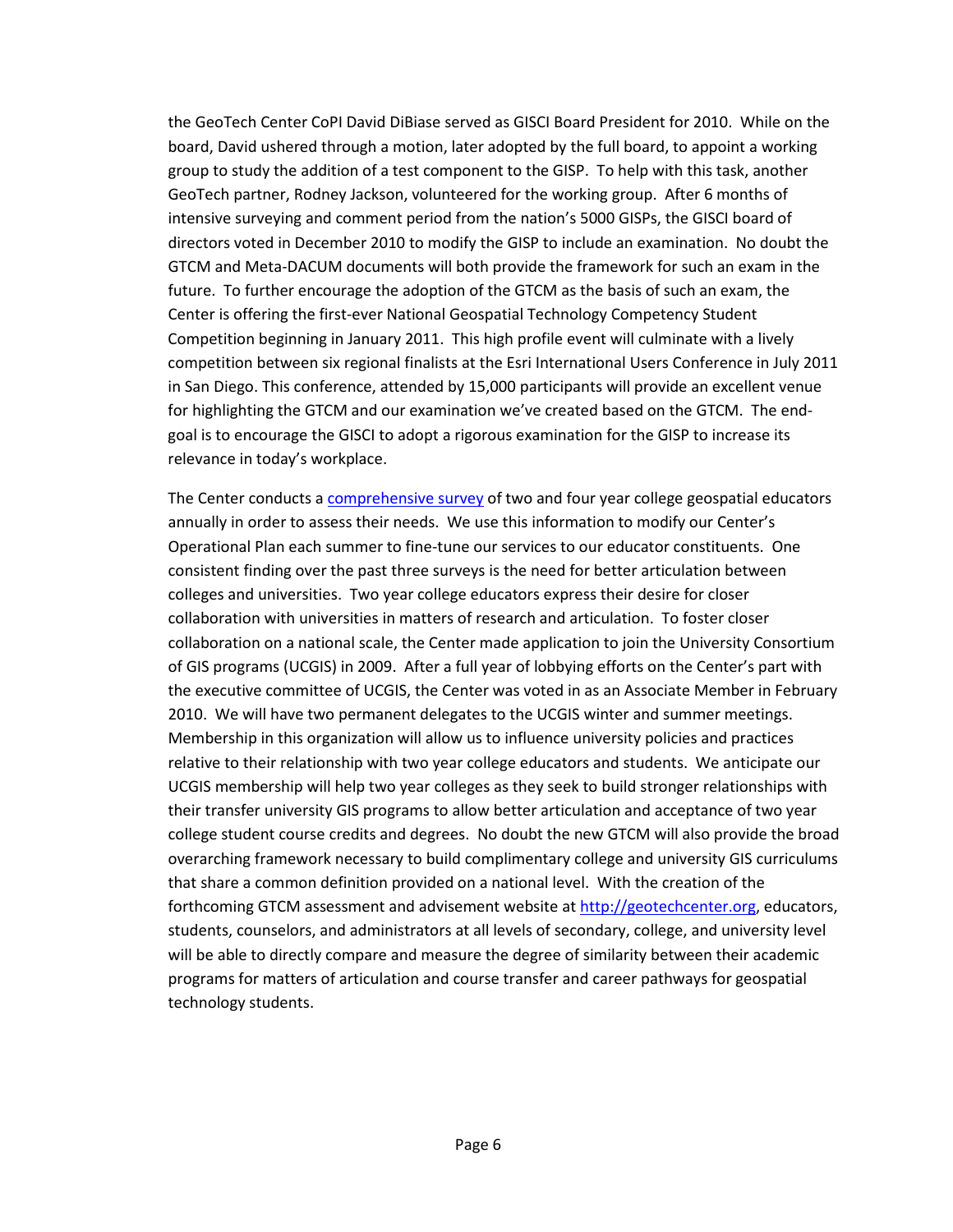## People

- Phillip Davis—Principle Investigator (PI). Professor Computer Science, Del Mar College, Corpus Christi TX.
- Vincent A. DiNoto—CoPI, Dean of College and Systemic Initiatives Professor of Physics and Astronomy. Jefferson Community and Technical College, Louisville KY.
- Mike Rudibaugh-CoPI. Geography/GIS Instructor, Lake Land Community College, Matoon IL.
- Chris Semerjian—CoPI. Assistant Director, Lewis F. Rogers Institute for Environmental & Spatial Analysis, Gainesville State College, Gainesville GA.
- Ken Yanow—CoPI. Ken Yanow Professor of Geographical Sciences, Southwestern College, San Diego CA.
- Ann Johnson-CoPI. Outreach Manager GeoTech Center, Del Mar College, Beatty NV.
- David DiBiase—CoPI. David DiBiase, Director John A. Dutton e-Education Institute College of Earth and Mineral Sciences, The Pennsylvania State University
- Ming-Hsiang Tsou-Senior personnel, Associate Professor Geography Department, San Diego State University, San Diego CA.
- Christine Lewis-Senior personnel.
- Amy Ballard—Senior personnel. CMS Instructor, GIT/Geomatics Applied Technologies Dept. Chair Central New Mexico Community College, Albuquerque NM.
- Amy Work—Senior personnel. GIS Analyst & Education Coordinator Institute for the Application of Geospatial Technology, Cayuga Community College, Auburn NY.
- Rodney Jackson-Senior personnel. Program Chair, Geospatial Technology Geomatics & Sustainability Division, Central Piedmont Community College, Charlotte NC.
- John Johnson—Senior personnel*.*
- Angie Milakovic—Senior personnel. Assistant Professor of Geographic Information Systems Bismarck State College, Bismarck ND

## **Organizations**

The Penn State University. CoPI David DiBiase of the Dutton e-Learning Institute @ Penn State University is our lead researcher on the effort to establish a Common Core Competency model within the well-established GIS&T Body of Knowledge work. David is working with the Department of Labor, Employment Training Administration, Business Relations Group and the GIS Certification Institute (GISCI) to create entire new Standard Occupation Guidelines to precisely define the entry level GIS Technician standard. Through a series of DACUM workshops, meta-analysis of previous geospatial workforce studies, and extensive vetting with professional organizations and societies, like GISCI, the GeoTech Center will establish national standards of GIS Technician Common Core Competencies that will form the basis of national articulation and certification models.

Central New Mexico Community College. Senior personnel Amy Ballard provides summer workshops for geospatial educators in the New Mexico region on behalf of the Center. Amy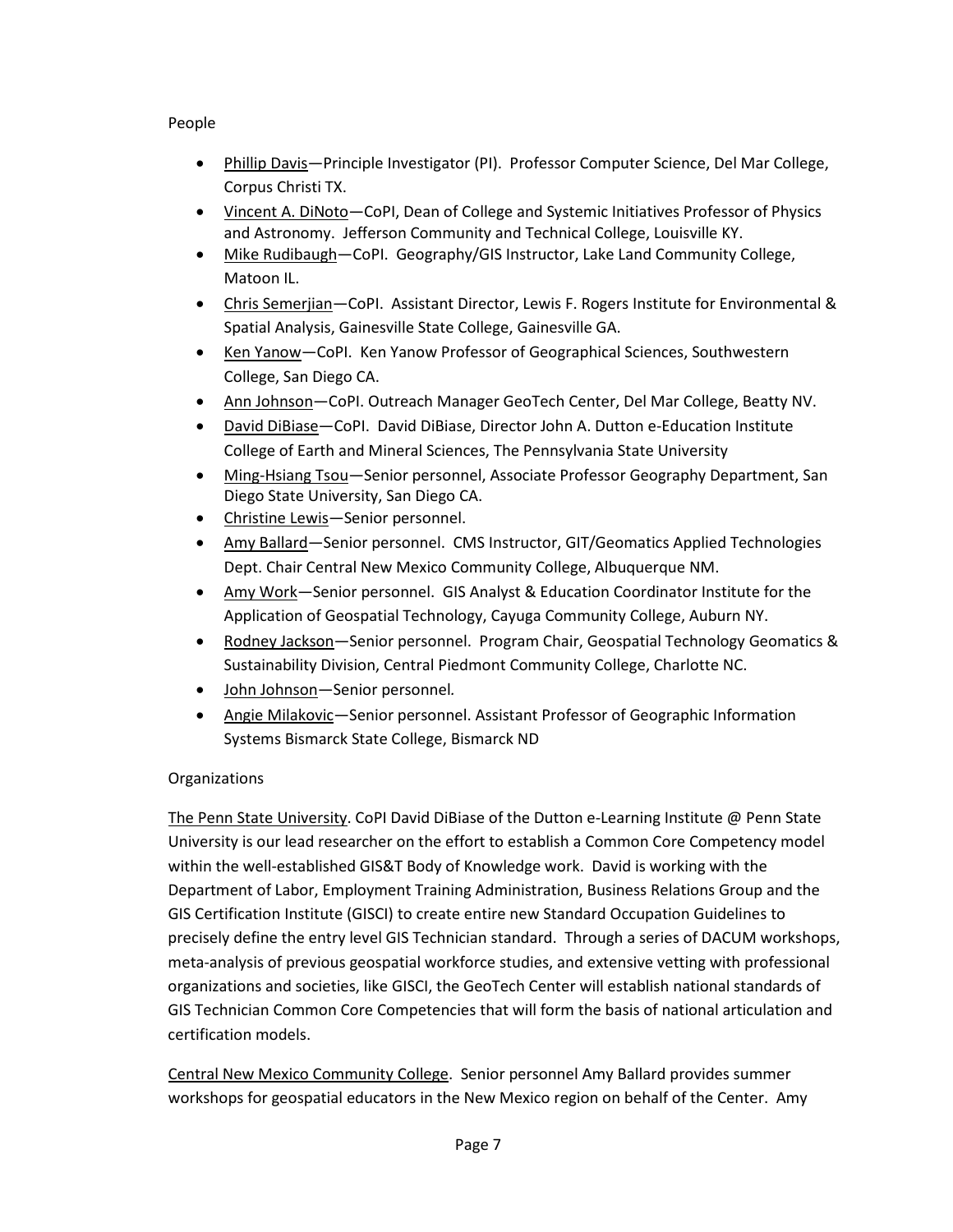works closely with surveyors and other geospatial employers in the Albuquerque area to secure meaningful internships and work experience for your GIS students and graduates. She is an active member of the New Mexico Geographic Alliance and well-known throughout the area as a stellar geo-educator, supporting mapping projects throughout her are. She is also an active member of the ASPRS, Rio Grande Chapter.

Institute for the Application of Geospatial Technology (IAGT). Senior personnel Amy Work provides leadership in the areas of K-12 teacher education and development as well as our international program. She is responsible for the development of international research opportunities for college faculty and undergraduate students.

Environmental Systems Research Institute, Inc. (ESRI) is our major industry partner and provides unlimited access to its software, online training, campus facilities nationwide, and personnel to assist the GeoTech Center in training learners and educators about GIS application software.

Central Piedmont Community College. Senior personnel Rodney Jackson provides year-round training to workforce, K-12 educators, and learners on behalf of the Center. He also provides access to distance learning modules and courses that will become part of our professional development offering through the resource repository.

Lake Land College. CoPI Mike Rudibaugh is responsible for the creation of our national geospatial educator's map which will document the precise location and information of all existing community college geospatial programs. This map will serve as the foundation of our marketing, research, and dissemination efforts for our public-facing website.

Kentucky Community & Technical College System (KCTCS). CoPI Vince DiNoto leads the technology component of the GeoTech Center in our effort to demonstrate the use of desktop virtualization of GIS application software. Under Vince's leadership, the Center will create an online ArcGIS web service whereby we can demonstrate the use of virtualization to allow colleges and secondary schools to participate in GIS application software without the need for complex local installation, maintenance and support. All these services will be provided by the Center in a 'Software as a Service' (SaaS) demonstration mode. Vince also works with CoPI Mike Rudibaugh of Lake Land College to assist Dr. Arlen Gullickson on our effort to provide GIS advising services to the Evalua | t | e Center.

Southwestern Community College. CoPI Kenneth Yanow leads our female recruitment and retention initiative for the GeoTech Center. Kenneth is creating a white paper series on best practices for the retention and recruitment of minorities and females into geospatial programs. Ken works closely with researcher Ming-Hsiang Tsou of San Diego State University on college-touniversity seamless articulation through the innovation of geospatial general education courses. One of the single largest barriers to expanding the geospatial programs of two year colleges is the lack of sufficient numbers of students in our introductory geospatial courses. Kenneth and Ming have perfected the method of offering GIS as a General Education course to: 1) increase the number of students in introductory geospatial courses and 2) improve the seamless transfer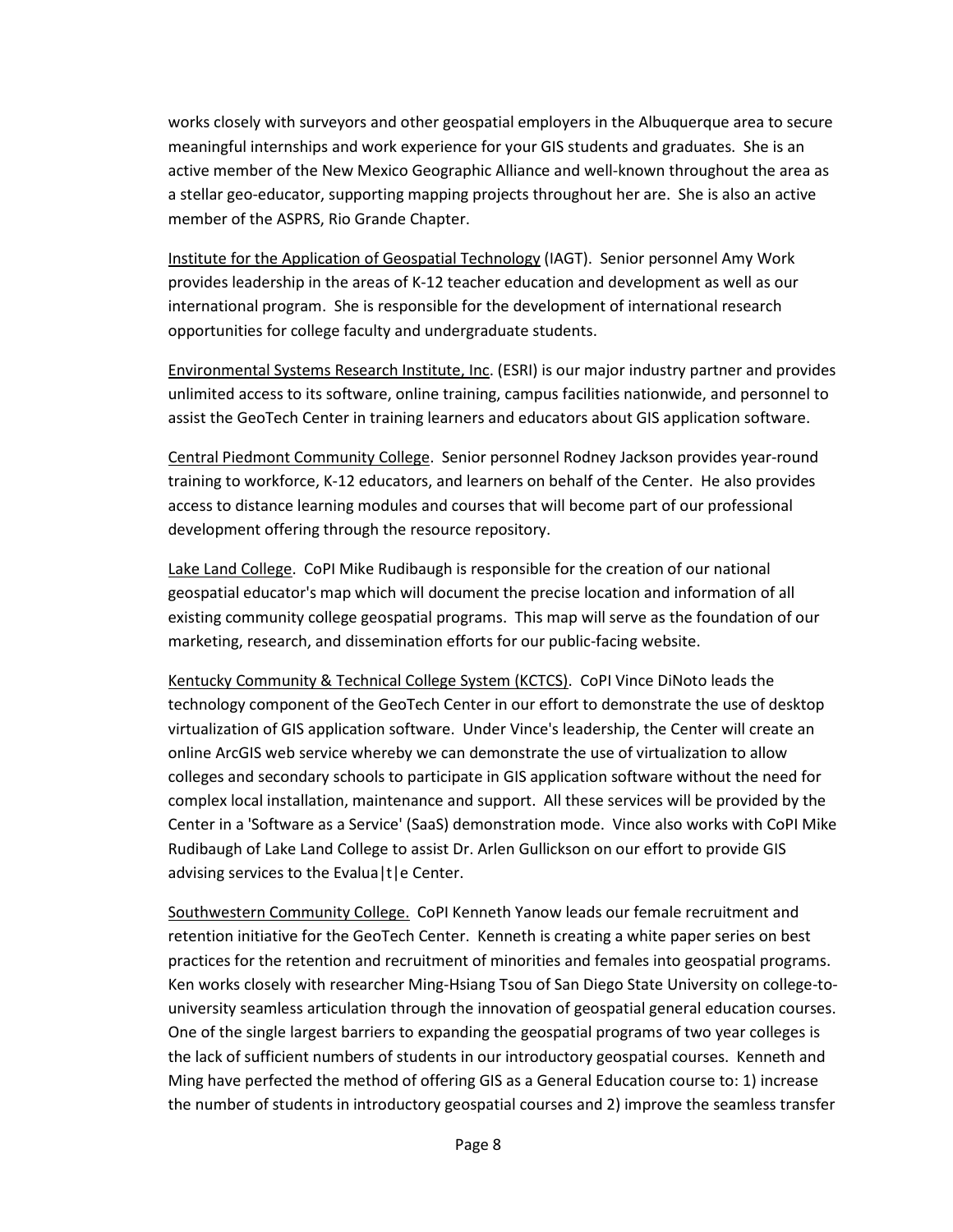of courses from college to universities. Kenneth is performing national research on other methods of implementing GIS as a Gen-Ed course.

Gainesville State College. CoPI Chris Semerjian leads our efforts at recruitment and retention among the HBCU populations of the Southeastern US. He also provides critical support in our DACUM efforts by organizing regional DACUM workshops. He works with researcher Rodney Jackson of Central Piedmont Community College (NC) to develop DoL and NSF grants with HBCU institutions in their area. Chris is active in promoting professional development activities in the Southeastern US, including Metro Atlanta, through the URISA, Georgia Chapter.

San Diego State University. Senior personnel Ming-Hsiang Tsou leads our effort to promote two year college to university articulation methods and research. Ming works directly with CoPI Kenneth Yanow of Southwestern Community College across town in San Diego to articulate Southwestern College into the SDSU program. Ming is also our lead researcher on the use of Web 2.0 technology in recruitment activities. He is a leader in the use of iPhone, YouTube, and other technologies to engage the millennium generation.

Geospatial Infrastructure Technology Association (GITA). GITA is the professional association and leading advocate for anyone using geospatial technology to help operate, maintain, and protect the infrastructure, which includes organizations such as utilities, telecommunication companies, and the public sector. Through industry leading conferences—along with research initiatives, chapters, membership, and other programs—GITA provides education and professional best practices. GITA provides their executive director, Bob Samborski, to serve on the Center's National Advisory Board. They also provide venues, such as the GITA power panel, at their national conferences to disseminate Center deliverables.

Evalua|t|e Center. The Center is working Dr. Arlen Gullickson, to promote the integration of GIS mapping into ATE evaluation and reporting functions. CoPI Mike Rudibaugh is creating a national GIS map of all ATE Centers and Projects that will be published electronically by CoPI Vince DiNoto in the summer of 2009. GeoTech is creating a series of map layers which will display geospatial information specific to ATE researchers, such as the location of project and centers are geographical location, along with a number of research-specific criteria, such as the amount of funding, target audience, participant demographic, evaluation methodologies, etc. The Center is currently working with Dr. Gullickson to disseminate awareness of the collaboration to other Center and Project PIs through a series of webinars, hosted by GeoTech and led by Evalua $|t|e$ , to demonstrate the technology as a tool for research.

Lake Land College. CoPI Mike Rudibaugh of has been working extensively with the Illinois GIS Association presenting workshops to their members to develop professional development opportunities to under-served GIS professionals in the rural areas of Illinois. The Illinois Statewide GIS Initiative will provide the vision for GIS leadership, coordination and services to public and private entities that serve the citizens of Illinois.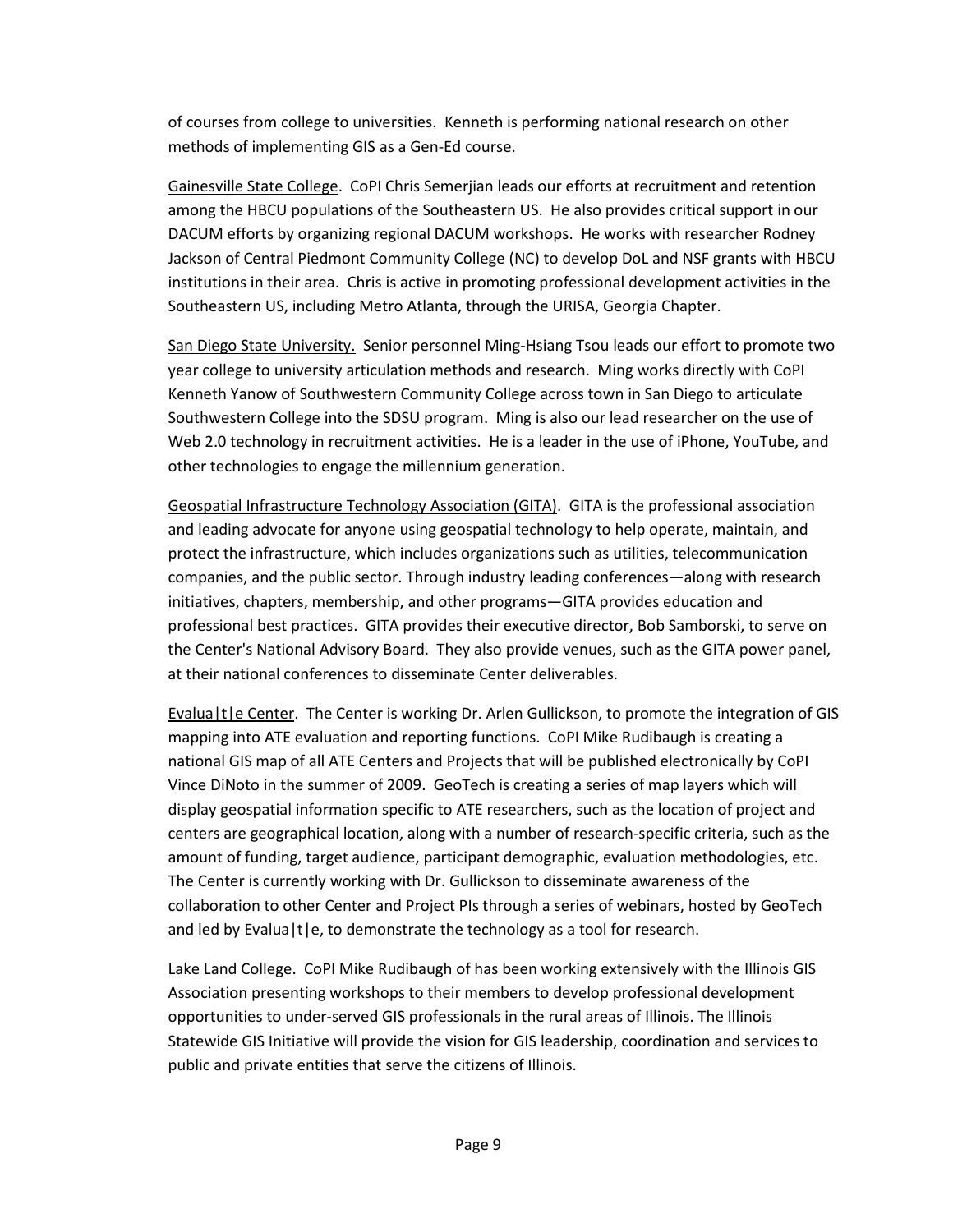New Mexico Geographic Information Council. Senior personnel Amy Ballard has made several presentations to increase the professional development opportunities for professionals in the New Mexico state area. She also seeks internship opportunities for her students and jobs for her graduates among the members of the Council. The New Mexico Geographic Information Council, Inc. (NMGIC), a non-profit dedicated to things geospatial: education, information sharing, technology advancement, and collaboration in the state of New Mexico.

Georgia Institute of Technology (Georgia Tech). CoPI Chris Semerjian works in collaboration with the Georgia Tech in Atlanta to provide physical facilities for the GeoTech Center use. We conducted a two day DACUM workshop for Atlanta area technicians at the Georgia-Tech Conference and Hotel Center in January 2009. Along with this collaboration, Gainesville College and Georgia-Tech are working together to develop the Georgia chapter of URISA to provide professional development opportunities for both college faculty and working geospatial professions in the state of Georgia.

Urban and Regional Information Systems Association (URISA). URISA provides professional development opportunities for geospatial educators and practicing professionals. URISA is a non-profit professional and educational association that promotes the effective and ethical use of spatial information and information technologies for the understanding and management of urban and regional systems. It is a multidisciplinary association where professionals from all parts of the spatial data community can come together and share concerns and ideas.

Middle Georgia College. CoPI Chris Semerjian of Gainesville State College is meeting with Middle Georgia College to discuss articulation between MGC's surveying program and GSC's GIS program. Middle Georgia College will submit an Academic Partner Agreement to GeoTech. Two instructors from MGC will attend summer training at Gainesville State College in the summer of 2009. This partnership can provide a model of programs throughout the Southeastern US between high schools and colleges.

Corpus Christi Independent School District (CCISD). GeoTech Center GIS specialist, John J. Nelson, is working weekly with the Collegiate High School of campus of CCISD to infuse GIS and GPS throughout their high school curriculum. He has provided a series of presentations to their 4H club, demonstrating the use of GIS and GPS for community service project, such as mapping city parks and recreational areas.

Front Range Community College (Bolder, CO). PI Phillip Davis serves as an advisor, along with Associate Director Ann Johnson, to assist Front Range in realigning their GIS curriculum with the new Geospatial Technology Competency Model (GTCM). This effort may have a much broader impact since the Front Range curriculum is expected to serve as a statewide model in Colorado in 2011. The Colorado Higher Education Board requires statewide technical programs to be updated each decade and Front Range is proposing their curriculum, based on the national GTCM, be the basis for Colorado's 2011-2021 GIS standard.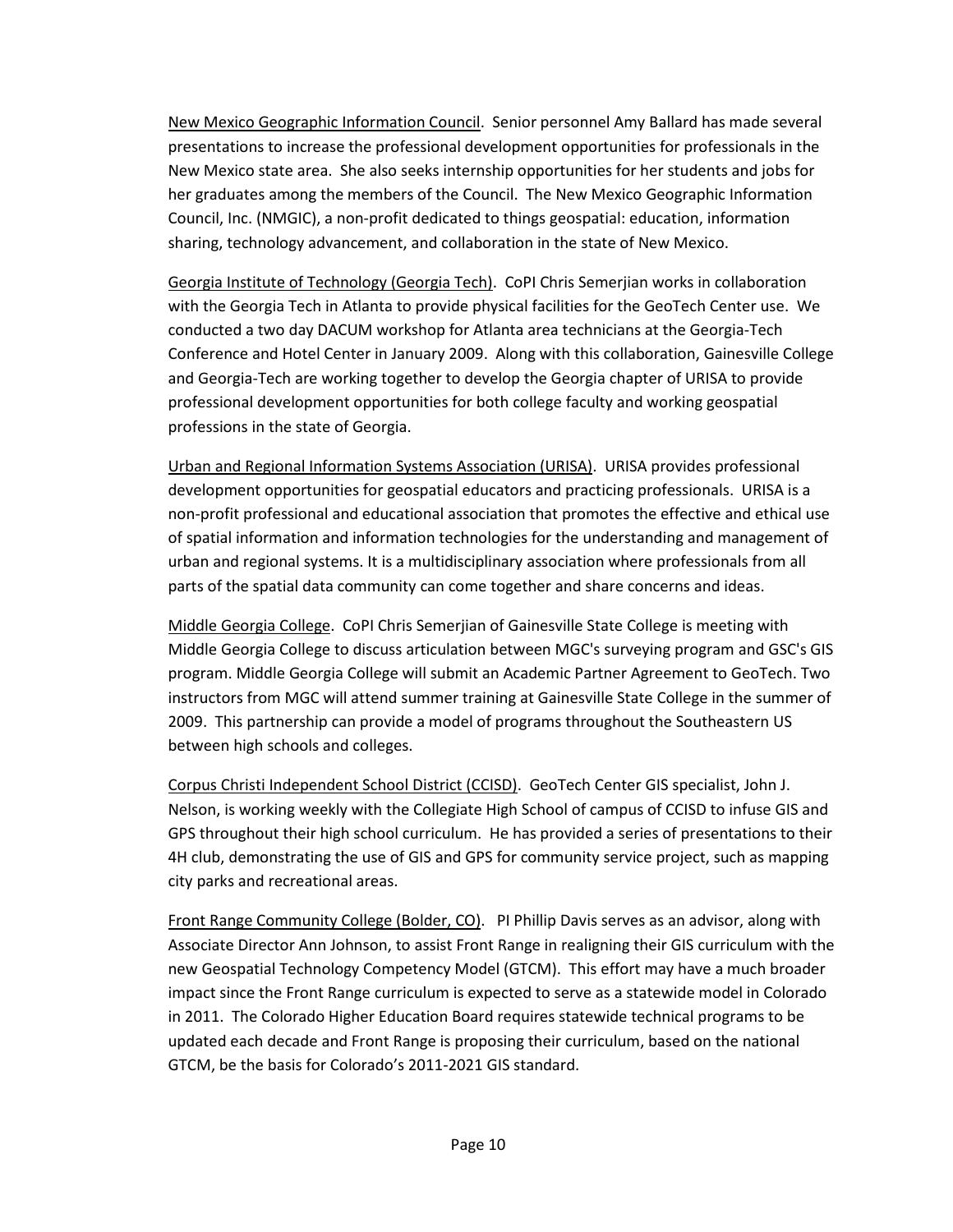Austin Community College (Austin, TX). PI Phillip Davis serves as a curriculum advisor to the Austin Community College (ACC) GIS program. The ACC GIS program is seeking to obtain Texas Skill Standards Board (TSSB) recognition of their curriculum in 2011. The GeoTech Center and Del Mar College established the TSSB [GIS skill standards](http://www.tssb.org/wwwpages/repos/gis/index.htm) in 2007. The Center will assist ACC is achieving TSSB recognition and plans to utilize our forthcoming GTCM assessment instruments in the process. Along with the Front Range Community College Colorado curriculum realignment, these two will provide the first statewide test-cases for the new national GTCM standard for wide spread adoption.

OpenGeo Foundation (New York, NY). PI Phillip Davis is negotiating with the OpenGeo Foundation to secure a memorandum of understanding (MOU) that will create a partnership with the [OpenGeo](http://opengeo.org/) group in order to bring free and open source GIS software (FOSS4G) to two year college educators and students. OpenGeo provides the first US-based GIS software package that allows end-users to create and serve a complete GIS solution, from data creation to web-enabled GIS services on the Internet. With the first-ever US hosted [FOSS4G](http://foss4g.org/static/index.html)  [International Conference](http://foss4g.org/static/index.html) scheduled for Denver CO in September 2011, it is expected that OpenGeo products will be in increasing demand from the US-based geospatial industry endusers, like colleges, universities, and state and local governments who are experiencing severe IT budget cuts, and seek alternatives to expensive proprietary software.

OsGeo, UK. PI Phillip Davis has been elected to the board of directors of the OsGEO Foundation in the United Kingdom. OsGeo is the EU equivalent of the OpenGeo Foundation mentioned previously. As a member of the board, the GeoTech Center will have influence on the development of free and open source GIS software in the UK and EU, which will influence the parallel development of FOSS4G on both sides of the Atlantic. The OsGeo and Center for Geospatial Science, the UK equivalent of GeoTech, recently signed a [MOU](http://www.osgeo.org/node/1071) which serves as a model for the MOU we are developing with OpenGeo mentioned previously.

American Society for Photogrammetry and Remote Sensing (ASPRS). CoPI Ann Johnson is working as the Center's national business and nonprofit liaison to establish a professional relationship with the ASPRS in order to create professional development opportunities for geospatial educators and practicing professionals. Ann is working with the Education Committee of ASPRS to recognized GeoTech Center as the voice for two year college educators and provides an outlet for our participation in the Societies conferences and workshops.

American Association of Geographers (AAG). CoPI Ann Johnson, along with senior researchers Amy Ballard, Amy Work, and Christine Lewis are working with the AAG to promote collaboration with the AAG and GeoTech to encourage and promote professional development opportunities for geospatial educators and professionals. The AAG is one of the largest professional organizations in American for geospatial technology and can provide events nationwide relevant to the education and professional needs of two year college educators.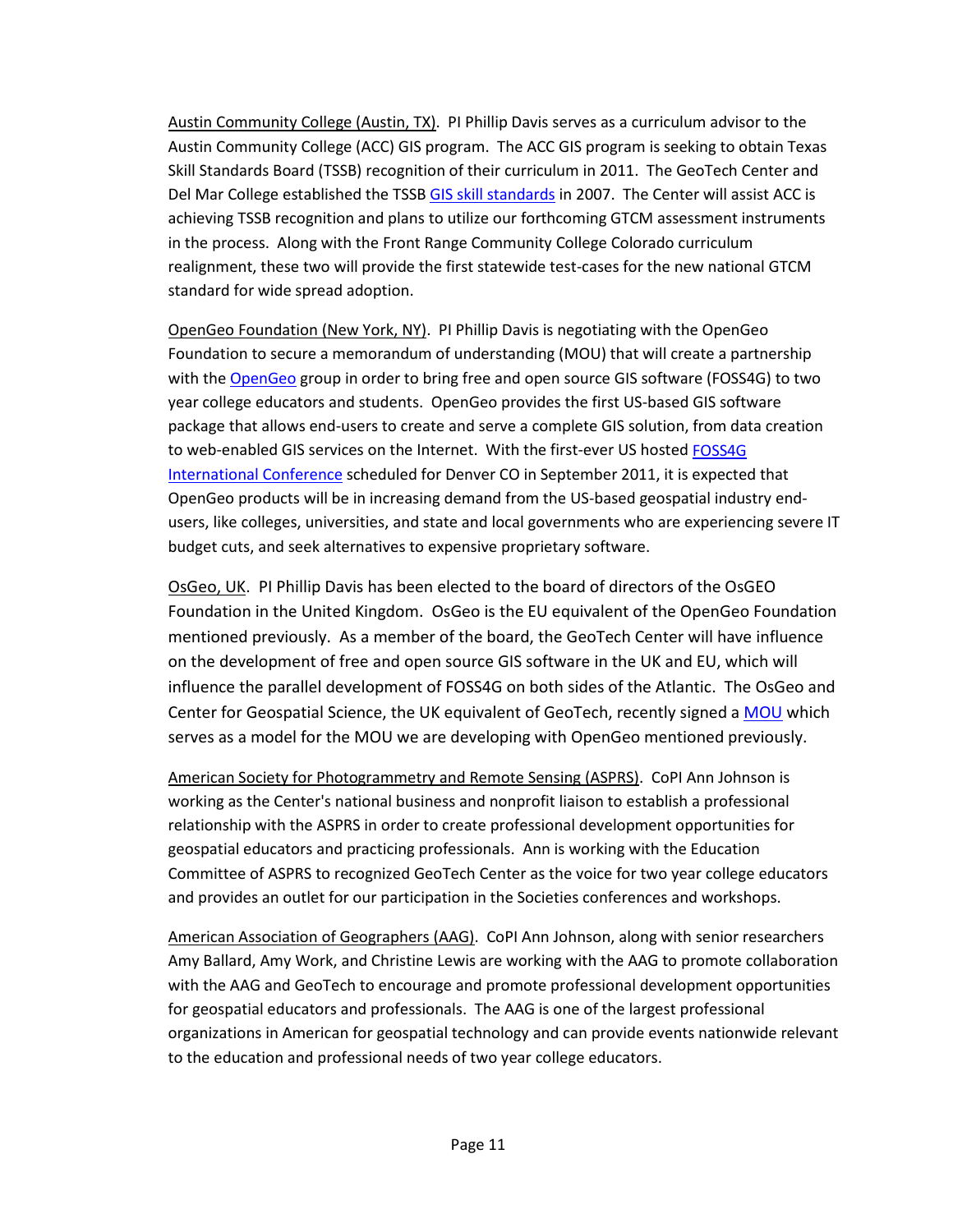GIS Certification Institute (GISCI). PI Phillip Davis and CoPIs David DiBiase and Ann Johnson are collaborating with the GISCI to develop and vet nationwide, a set of common core competencies for the GIS Technician level job description. The GIS Certification Institute (GISCI) is a 501(c) nonprofit organization established to provide professional standards for GIS professionals on a national level. GISCI provides the world's most recognized professional certification, the GISP, exam. GISCI has developed a working group, hosted by the GeoTech Center, to work collaboratively with education and professional groups in the creation of industry-driven job descriptions for the GISCI and Dept. of Labor.

University Consortium of Geographic Information Science Programs (UCGIS). CoPI David DiBiase from Penn State is leading our effort to work with UCGIS to create career pathways through the UCGIS sponsored GIS&T Body of Knowledge. This research effort will provide well-defined pathways for occupation-specific sets of knowledge, skills and abilities (KSA) that can be used by both industry and academic organizations to evaluate performance and articulation. CoPI Ann Johnson is also working with the UCGIS Education Committee to get two year colleges recognized as legitimate partners with UCGIS.

UK Open Source Foundation. Director, and Principle Investigator, Phillip Davis was appointed to the Board of Directors for the Open Source Foundation in the United Kingdom. He will begin his service in June 2011, with our first board meeting. It is anticipated this service may lead to a MOU with the UK Open Source Foundation and possible long-term research experience projects with UK-based research universities as a result.

## ACTIVITIES AND FINDINGS

## Activities/Findings

In year three, the Center completed several noteworthy research initiatives which should provide a solid foundation for further work. These initiatives were directly attached to specific recommendations from last year's NVC annual. These completed initiatives include:

- 1. Department of Labor's Geospatial Technology Competency Model (GTCM)
- 2. Meta-DACUM Analysis of the GIS Technologist Core Competencies (Meta-DACUM)
- 3. Remote Desktop Access to Virtual GIS Applications (RDA)
- 4. GIS as a General Education Elective (GISGenEd)
- 5. Web Map of Community College Geospatial Academic Programs through Adobe FLEX (FLEXaMap)

Each of these five major initiatives is briefly described below.

GTCM—the Department of Labor's Geospatial Technology Competency Model (GTCM) initiative started in March 2009 with an initial meeting between GeoTech Center CoPIs (Davis/DiBiase/Johnson). From this a series of meeting with the DOL was held through July 2009. A protocol to complete the GTCM was proposed by David DiBiase. This methodology was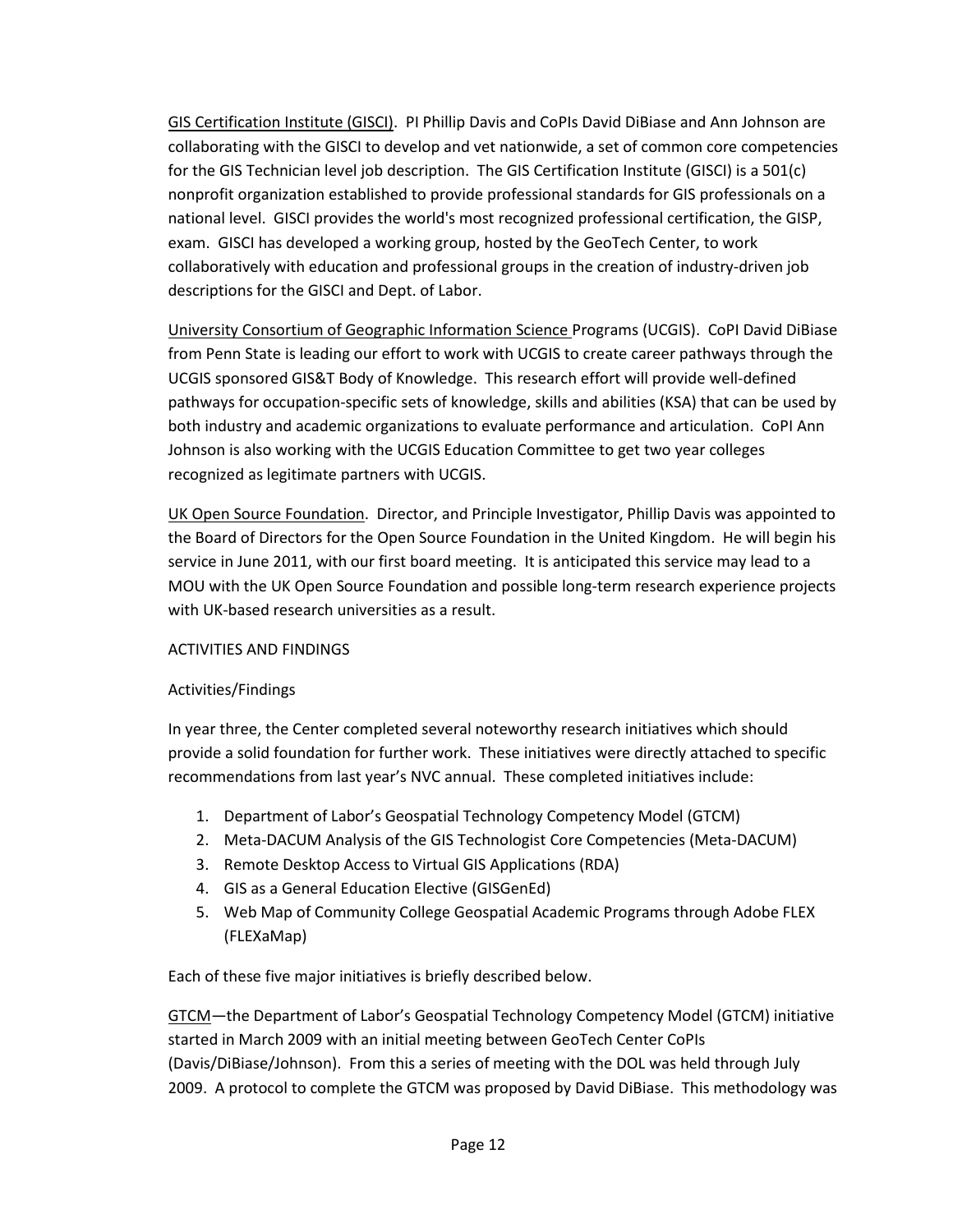approved by the DOL and concluded in a two day national forum of geospatial industry experts in February 2010. This meeting resulted in a proposed set of critical GTCM industry sector definitions which were widely disseminated for vetting among the broadest possible range of geospatial industry experts and public comment. The final proposed was published by the Department of Labor in June 2010. It provides the basis for our proposed GTCM assessment tools as well as the proposed GISP certification examination.



**Figure 1: Dept. of Labor Competency Model Template**

Meta-DACUM—researcher John Johnson has completed the Meta-DACUM analysis of the Core Competencies for the GIS Technologist occupation. This Meta-DACUM document will provide the basis for completing the first GTCM Tier 6-9 occupation: GIS Technologist and provide a model for further studies, such as the Remote Sensing Technician DACUM (supplemental funding 2010), to be completed in May 2011. It is anticipated that the Center will seek future funding to complete a DACUM for each of the [standard occupation codes](http://online.onetcenter.org/find/quick?s=geospatial) (SOC) identified by the Department of Labor within the Geospatial Industry directly related to technician and technologist level positions.

|              | Dailer.                                                                     |                                                                      |                                                                                             |                                                                                                                      |                                                                                                | Tads.                                                                                   |                                                                                        |                                                                        |                                                                  |                                                  |                                                     |                                                                           |                                   |  |
|--------------|-----------------------------------------------------------------------------|----------------------------------------------------------------------|---------------------------------------------------------------------------------------------|----------------------------------------------------------------------------------------------------------------------|------------------------------------------------------------------------------------------------|-----------------------------------------------------------------------------------------|----------------------------------------------------------------------------------------|------------------------------------------------------------------------|------------------------------------------------------------------|--------------------------------------------------|-----------------------------------------------------|---------------------------------------------------------------------------|-----------------------------------|--|
| A            | Coote   Acquire GB<br>$2mn^{n}$ (3)                                         | A-1 Defea date<br><b><i><u>Incident of ATT</u></i></b>               | <b>A-2 Removals</b><br><b>HARVE AN IT</b>                                                   | <b>A.O. Parchaeo</b><br>A-4 Davalia<br>see day<br><b>Exhibition</b> St. A.<br><b>Adher permanent</b><br>emittent (C) |                                                                                                | to 1 Challen Shallen Indian reduced<br>Information and the Mine Advised in<br>dampt (C) |                                                                                        | A-4 Delive Boken Belgrich in in a wife<br><b>Now A Breakfield Ch.</b>  |                                                                  | A-7 (3300) band<br><b>Backletters</b><br>×       | <b>LETvilien Milan</b><br><b>Rathmetin</b><br>skin. | <b>Littleton</b><br><b>Mandelpoint</b><br><b>APRIL</b><br><b>GRAND F/</b> | A-10 Grounds<br>l em<br><b>AO</b> |  |
| $\mathbf{A}$ | Creme / Angeles CEL                                                         | A 61 Determine<br>data compensation<br>ing provision.)<br>and it     | A-11 Parliam Arts<br>amounts a<br><b>Interest Science</b>                                   | <b>A 41 Provides</b><br><b><i><u>SIX Support</u></i></b><br>shiring                                                  | A-44 DAITA" dela<br>an.                                                                        | 6.03 Oren<br><b><i><u>menden</u></i></b><br>$\overline{40}$                             | A 64 Collect Rdd<br><b><i><u>Incention</u></i></b> data vite<br>019.05                 | ALLY Culture Kinki<br>expires Arm<br>di che                            |                                                                  |                                                  |                                                     |                                                                           |                                   |  |
| n            | Crass Sanya Tara                                                            | 5-4 firm back<br>ner innen<br>a.                                     | <b>A.A.A. and proven</b><br><b>AutoCompate</b><br>m                                         | 6-1 hwith<br><b>INNER</b> (C)                                                                                        | <b>E-4 Package image</b><br>serious.<br>Ing death wind                                         |                                                                                         |                                                                                        |                                                                        |                                                                  |                                                  |                                                     |                                                                           |                                   |  |
| c            | Materials GDI Daraf (1)                                                     | O 4 Swraing to<br>date majorizzazioni<br>schedules                   | 04 Emminutes<br>provident that for<br>naviers done                                          | OR RAILYON<br>m<br>Ing ant Alon.<br>spherical (1)                                                                    | CHONOCAN<br>$-0.05$                                                                            | O 4 Buthala' sepison layour<br>Ing. Imagery, Buston, level (1)                          |                                                                                        | <b>Call Course</b><br><b>School Are</b><br><b>SHOP IT!</b>             | 07 Crahamissinae periosystem                                     | resing this crossmes, traint room, indicate      | <b>DAKIMBAN</b><br><b>Norwicky (E.C.)</b>           |                                                                           |                                   |  |
| ь            | <b>Continue Teacher</b><br><b>New reset of America</b><br>Nems Rend         | <b>But Cares Models by groom &amp;</b><br>plastic subb. for date (1) | E-2-Deader<br>width (C)                                                                     |                                                                                                                      | E-1 Personnel<br><b>Telefaul</b><br>prendits rebell                                            | <b>D-4 Coulant Degreeming (e.g. vig.</b><br>(1) Identity resides and related            |                                                                                        | 5-1 Genetic<br>delatested<br>Ancora 4<br>ment of                       | E-EGAINTENA<br>in.                                               | <b>B-7 Integret</b><br><b>Easte (C)</b>          |                                                     |                                                                           |                                   |  |
| Σ            | Generate Gilli<br>Products <sup>2</sup> (S)<br><b>Send copy, decreasing</b> | <b>B.I Chefuresen</b><br>18.03                                       | <b>B-D-Deale</b><br><b>RIGHTS SOUTH</b><br>diam <sup>2</sup>                                | <b>E-3 Count charge</b><br><b>WATER</b>                                                                              | <b>E-4 Coup Miller</b><br><b>MAD</b>                                                           | <b>B.P Classroom</b><br>meling later<br>40                                              | S-4 Charly pupils shake bra. Inpre-<br>brakes, preten, exhibite (Eri)                  |                                                                        | <b>B.7 Dunman</b><br><b><i><u>Saini professor</u></i></b><br>क्र | Editorian<br><b>Tard com</b><br>public of 15     |                                                     |                                                                           |                                   |  |
| r            | <b>Develop Selector</b><br><b>Applications</b>                              | <b>F-1 Endowment</b><br>adhean am b<br>$\sim$                        | F-17 between a splittation change.<br>fame by platine, legrept                              |                                                                                                                      | <b>F-1-Tenning</b><br>authores.<br><b>ASSESSMENT</b>                                           | <b>Edit Contention</b><br>processing<br>offers (C)                                      | <b>E-3 County many</b><br>teachers (P)                                                 | <b>FAIRANCE</b><br>a discuss<br>enterior<br><b>But Tells Kell (FT)</b> | <b>P-7 Build belg</b><br><b>King</b>                             | <b>Fd Rdame</b><br>science contra-<br>extentions |                                                     |                                                                           |                                   |  |
| ċ            | Meanor Gift Date                                                            | G1 EASUA An<br>City spinster, and                                    | 0-2 Obamics Ric Anches<br>this cours dearning parlies dow.<br>and dearest leased woman of 3 |                                                                                                                      | D.E.Au/Knu./<br>seniors has<br><b>MAY</b>                                                      | <b>GATILIAN</b><br>nation date<br>40                                                    | G-F Divisions<br>date according to:<br><b>PERSONAL PRO</b><br>select of ch             | <b>Int Antigs</b><br><b><i><u>SENTING</u></i></b><br>----              |                                                                  |                                                  |                                                     |                                                                           |                                   |  |
| ×            | <b>Provide Technical</b><br>Tepper?                                         | <b>Bid Bandha saus</b><br>m                                          | <b>K.J. band Solman</b><br>telecal primer by administrator public (1)                       |                                                                                                                      | <b>But Wide</b><br>Technical Dailer                                                            | <b>B.A Tracy (M)</b><br>minerals) (C)                                                   |                                                                                        |                                                                        |                                                                  |                                                  |                                                     |                                                                           |                                   |  |
| ı            | <b>Partishe</b><br><b>Maintenance Techo</b>                                 | <b>14 Consense</b><br>with others<br>the creditorial.<br>Motor (41)  | 1-5 Wein-informational county.<br>is a praise indeed proclass.<br>management of the         |                                                                                                                      | <b>60 Ferrari and</b><br>administ<br>Ing fine<br><b>EXEMPTED</b>                               | <b>Ind Constitute</b><br>OR projects (C)                                                | of Gamese (3) almoster<br>to a committees and grown.<br>manipulated contemporal (2012) |                                                                        | <b>S-I Steeler</b><br>easiatives!<br>massimes all all            | <b>SC Steelers</b><br>$m$ ka A                   | <b>Infi Superinte</b><br>Mean (C)                   | of the factories in<br>while relative<br>sees and                         |                                   |  |
| v            | <b>Parras Fredericked</b><br>Development                                    | <b>Bill Park size's in professional</b><br>wherever log and going    | All Funksigers in<br>05 and group<br>and it<br>exhaustions, political exhibitionistic       |                                                                                                                      | 3-7 Take a threated weighing constant<br>ing to be and twisting it when they<br><b>EDMONTO</b> |                                                                                         | <b><i><u><i><u>Additional Asian</u></i></u></i></b><br>within.                         |                                                                        |                                                                  |                                                  |                                                     |                                                                           |                                   |  |

**Figure 2: DACUM Chart of GIS Technician Tasks**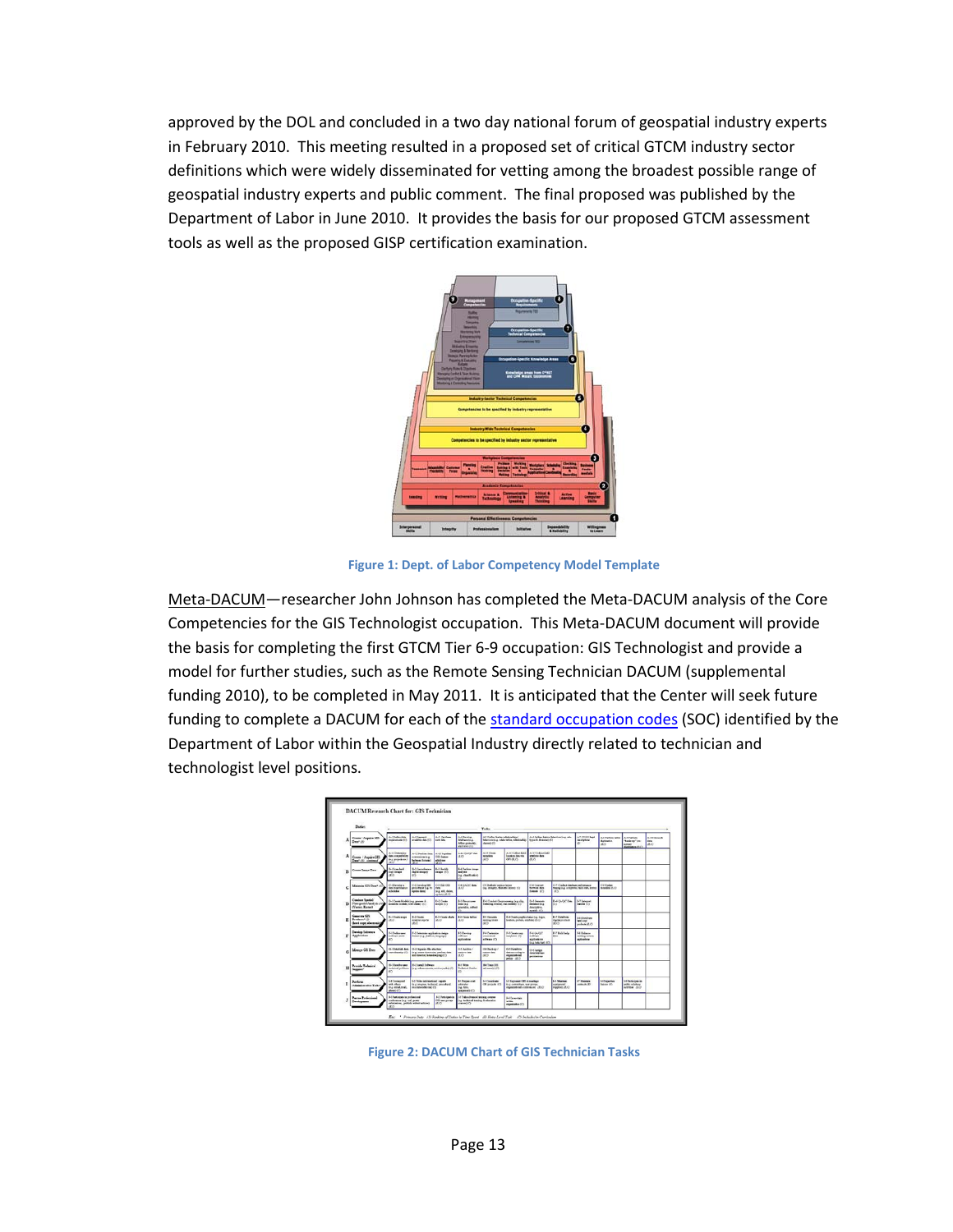Remote Desktop Access—this initiative conducted [technology research](http://www.geotechcenter.org/Projects/Research-Projects/Remote-Desktop-Access-to-GIS-Applications) into using Remote Desktop Access (RDA) to virtual GIS application software has bridged one of the last technical barriers to expanding GIS technology into K-12 and college classrooms. GIS has traditionally required extensive technical expertise and financial resources to properly install and maintain. The requirement of a high level of technical expertise has long prevented the wider adoption of geospatial technology in America's rural and poorer schools and colleges. Using RDA technology, GeoTech partners Gainesville State College (GA), Jefferson College (KY), Del Mar College (TX), Lake Land College (IL), and Central Piedmont Community College (NC) have successfully deployed [GIS to middle schools](http://www.geotechcenter.org/News-Media/Videos/GeoTech-Center-Remote-Desktop-Virtualization-Project) and high schools in their service areas. We are now able to provide technical support to teachers in these schools, requiring a zero-footprint installation on their school computers. We anticipate this technology to be more widely adopted throughout the remainder of 2011.

## GIS as a General Education Course

The GeoTech Center has made significant gains in promoting [GIS as a general education](http://delmarcollege.na5.acrobat.com/p88813491/?launcher=false&fcsContent=true&pbMode=normal) option to new programs across the nation. The Center has successfully utilized the model at Southwestern College, San Diego State University, and Gainesville State College. It was adopted by Lake Land and Del Mar Colleges for their GIS programs, thereby increasing student enrollment. To promote this research, CoPIs Ken Yanow, Ming Tsou, and Chris Semerjian have provided white papers, webinars, and conference presentations on their successful implementations of GIS as a general education option. Along with this work, the PI has been working with new university faculty, including Rich Shultz of Elmhurst College (IL) and John Ritter of the Oregon Institute of Technology (OIT, Klamath Falls, OR) who are pioneers in the use of geospatial technology in general education. These university professors have participated in several of the Center's webinars on the topic and are working with two year college faculty in developing their own GIS as a general education elective. We continue to provide a number of webinars on this topic, including leveraging outside experts, such as Dr. Mary Beth Booth from Austin Community College, who provide best practice examples from their own institutions. This issue is one of the most critical and chronic challenges to the two year geospatial educator in terms of maintaining their program's long-term viability.

#### Web-enabled Map Interface

One of the major goals of the Center is to provide technical updates for college educators in the most relevant changes in geospatial technology. One of the quickest changes in 2010 in GIS technology is from the desktop to the Internet. GIS software is rapidly becoming an Internetbased technology, allowing users to reach GIS technology through a simply browser and Internet connection. ESRI and other venders have moved in this direction in a major way with the new [Adobe FLEX](http://216.69.2.35/flexviewer/index.html) and [Microsoft Silverlight](http://216.69.2.32/test3/default.html) API (application program interface) standards. The Center's research map displays an interactive database of Community College Geospatial Program in the US. The map is a useful tool for anyone researching the location and course offerings for two year colleges in the US. For the Center, the map is the first of a number of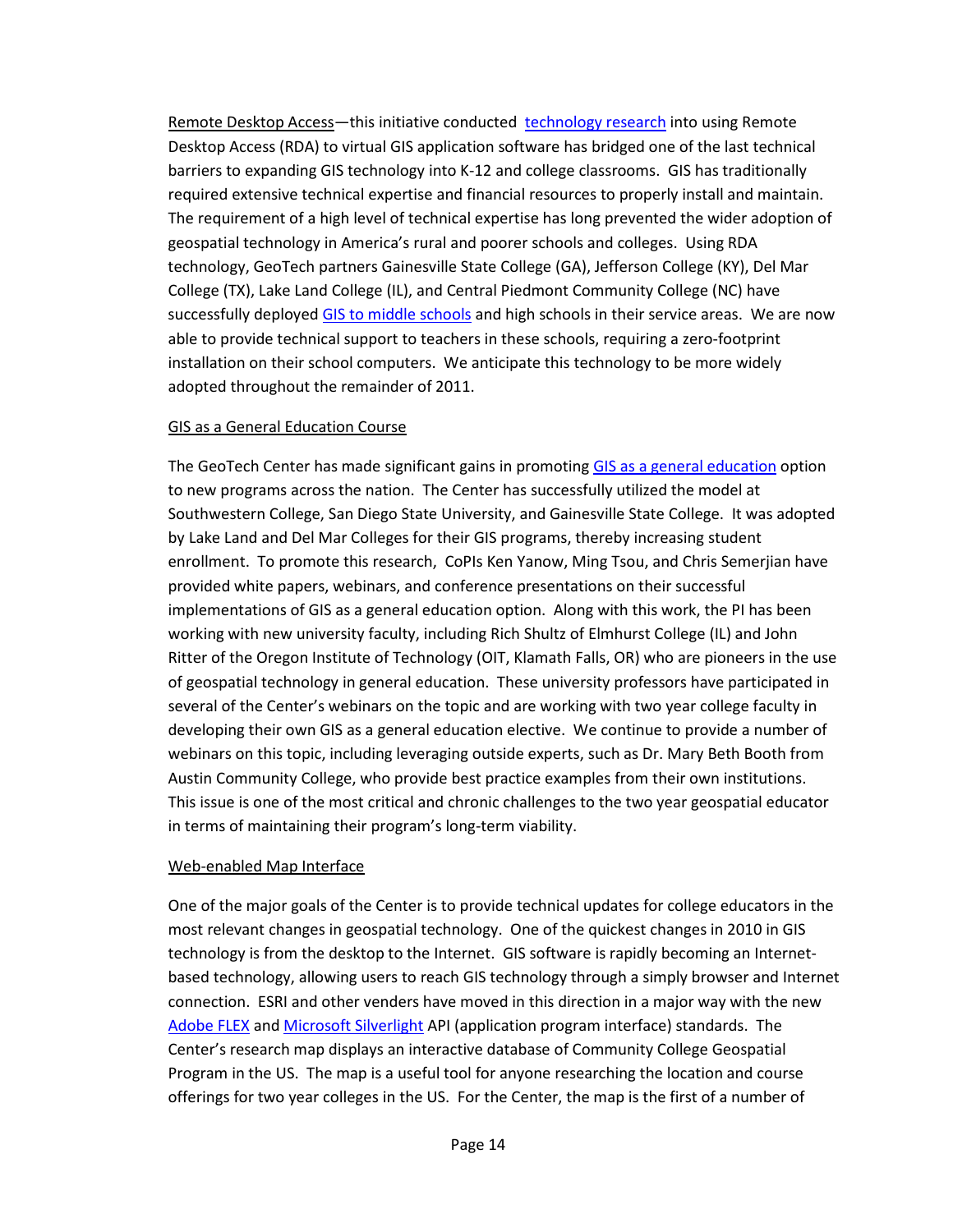planned implementations of the Adobe FLEX API including an NSF ATE Impacts map of past and present ATE-funded projects and Centers, an interactive map for the EvaluA|T|E Center, and other geo-databases. Through extensive use of the Adobe FLEX technology, the Center will demonstrate the use of this important technology for geospatial educators.



**Figure 3: Two Year College Academic Geospatial Programs—FLEX Interface**



**Figure 4: Two Year College Academic Geospatial Programs—Silverlight Interface**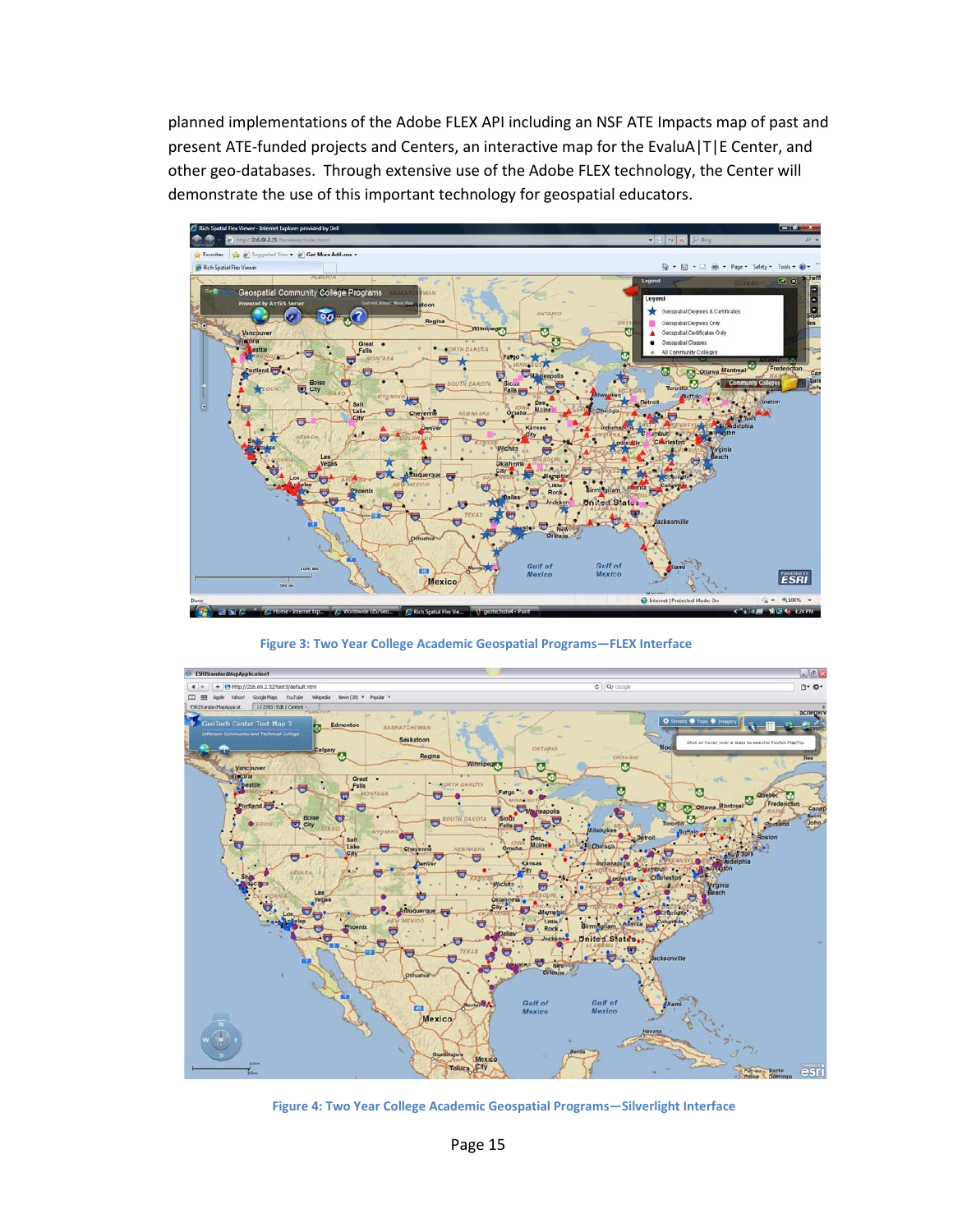#### Project Training Development

The Center provided a number of educational workshops and institutes around the country in third year. The Center divided its efforts into two categories: national and regional efforts. National efforts included those aimed at the broadest possible reach and leverage partnerships with other Centers and private industry to offset the expense of travel. The regional efforts leverage the widely dispersed geography of the Center's ten college and university partners coast to coast. A brief summary of our activities is provided:

National Professional Development Activities

High Impact Technology Exchange Conference—Orlando FL, July 2010. The HiTec conference was a joint ATE Centers & Projects conference meant to provide a synergy of

ATE Centers in a single event. The conference provided two days of workshops plus two days of conference presentations, and impacted 500 participants. The GeoTech Center was a producer at High Tech in 2010 and we plan to increase our support for the conference in



2011. The Center sponsored several presentations and an exhibit showcase. The Center has further committed to participate in the 2011 HiTec Conference scheduled for San Francisco.

ESRI—GeoTech Joint Teachers Teaching Teachers GIS Institute (T3G)—Redlands CA, June 2010. The Center partnered with leading GIS software vendor ESRI, Inc. for the second year in a row to provide an intensive week long institute for secondary and college geospatial educators. Unique to the [T3G Institute](http://www.geotechcenter.org/Partners/Featured-Partner/T3G-Teachers-Teaching-Teachers-GIS) is its training-the-trainer emphasis on improving experienced geospatial educator's **use** of geospatial technology. Applicants



are required to be highly proficient with the technology prior to joining the institute in order to focus on pedagogical issues and techniques. This highly selective institute enrolled only 30 of the more than 100 applicants who submitted a competitive application. To further broaden the impact of the institute, the Center engaged the graduates in a year-long series of workshop and presentations they provided to students and fellow educators in their area, covering the entire US. The 30

educators choose their own activities through a GeoTech grant application that pays them to perform dissemination of their T3G experience through presentations or projects. This is the second year GeoTech participate and we are scheduled for the 2011 T3G event, with Ann Johnson returning to discuss incorporating the GTCM into curriculum review and improvement.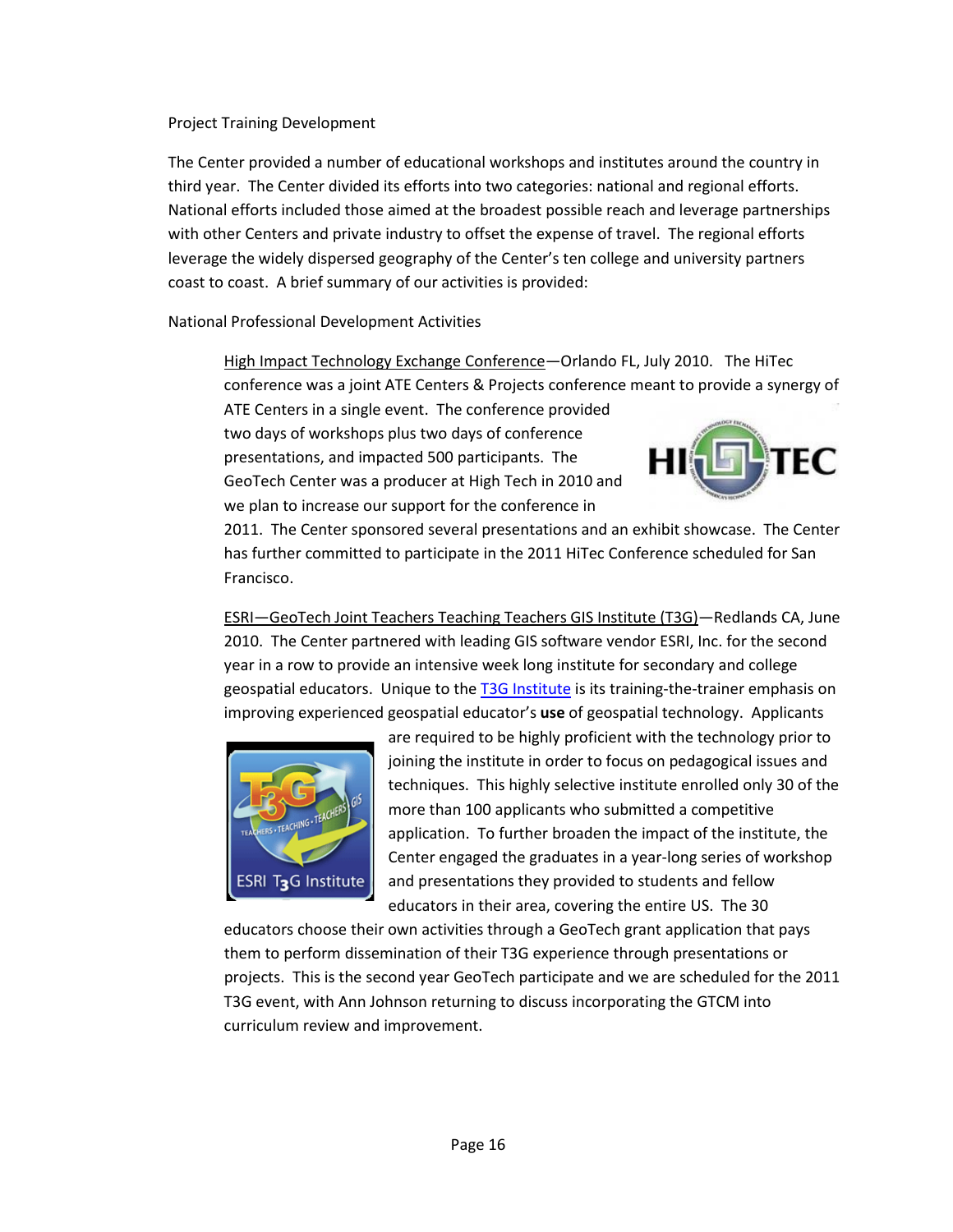Regional Training Activities

GeoEd 2010 Conference and Workshops—Louisville KY, June 2010. CoPI Vince DiNoto led the GeoEd conference at his home campus of Jefferson College in a three day conference and workshop event that provided workshops in GIS and GPS technology to teachers and technicians to approximately 160 participants. This year's keynote speaker featured the research of David DiBiase and the GTCM. His keynote speech i[s accessible](http://www.geotechcenter.org/News-Media/Videos/2010-The-Year-the-Geospatial-Industry-Came-of-Age)  [online.](http://www.geotechcenter.org/News-Media/Videos/2010-The-Year-the-Geospatial-Industry-Came-of-Age) The preconference workshops enrolled some 100 participants in four two day workshops, followed by a daylong conference addressing geospatial education research in the Kentucky and Indiana region. The Center is scheduled to repeat and expand this event in June 2011.



Gainesville State College Geospatial Workshop—Gainesville GA, July 20-24, 2010. The workshop was attended by 23 educators and education administrators from various universities, the Technical College System of Georgia and local school districts. These education professionals were exposed to geospatial technology including Geographic Information Systems (GIS), the Global Positioning System (GPS) and remote sensing. All attendees were then asked to submit an action plan on how they would utilize or demonstrate geospatial technology in their schools or classrooms.

GIS Academy @ Del Mar College-Corpus Christi TX, June 2010. This weeklong workshop for students and educators focused on the secondary school level with the use of GPS and GIS technologies. Participants learned to utilize GPS units for outdoor data collection and then created maps from their data using ESRI ArcGIS desktop software. They produced maps and projects for use in the classrooms in the 2009-2010 academic year. Participants included teachers from numerous school districts in South Texas. The Center will sponsor another GIS Academy in June 2010.

GIS Teachers Summer Workshop—San Diego CA, June 2010. CoPIs Ken Yanow and Ming Tsou from Southwestern College and SDSU combined their efforts to provide a 3 day intense workshop to 30 K-12, college, and university-level geospatial educators, using the professional services of Roger & Anita Palmer to provide best-practices in geospatial education pedagogy. With the success of the first workshop, the Center will be inviting 24 of the original 30 participants back in June 2011 to continue up on the pedagogy.

#### Outreach Activities

The Center provided numerous outreach activities in all areas of the country where campuses are located. The activities range from simple classroom presentations by a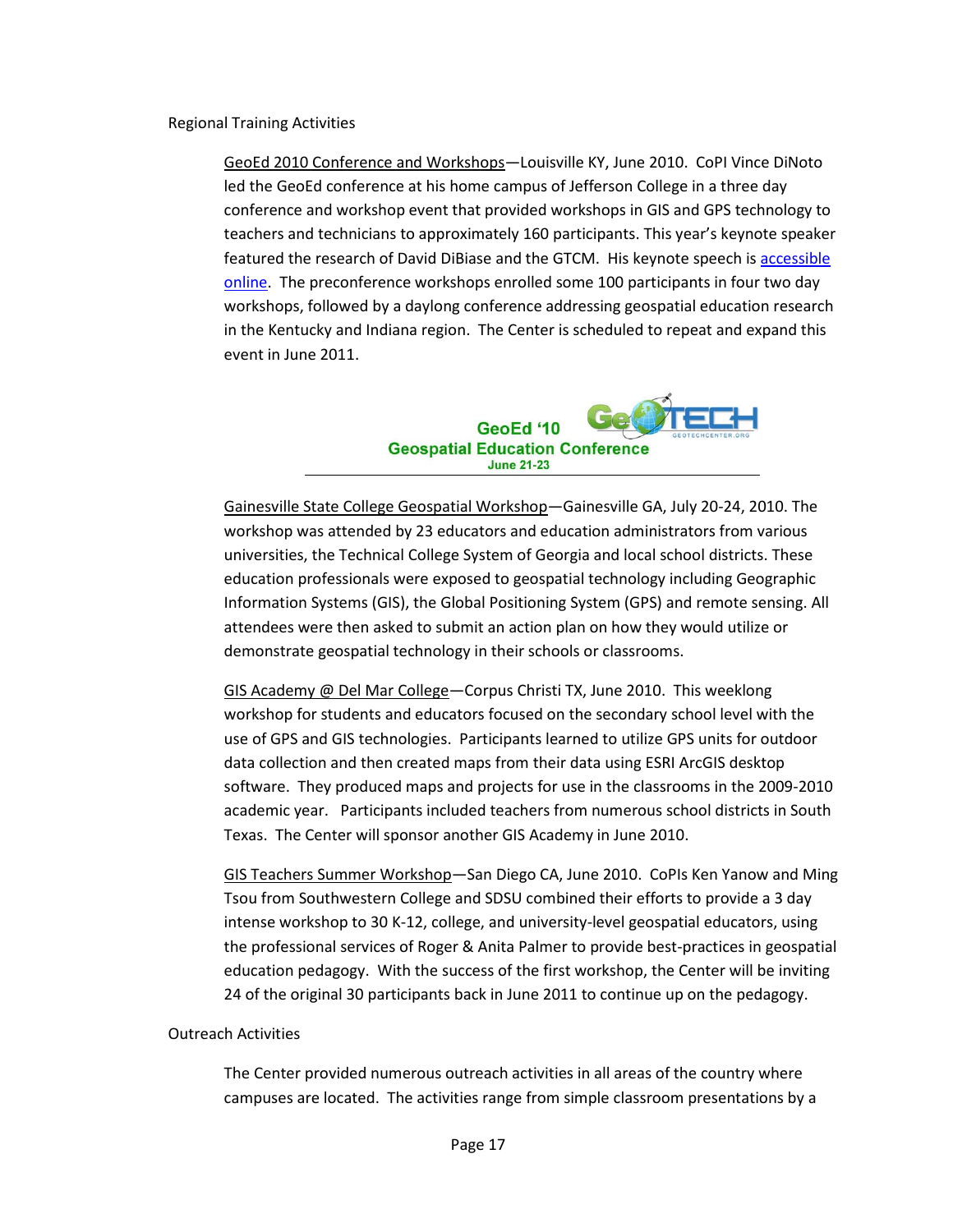single faculty member to full-day GIS Day Events, involving dozens of presenters and hundreds of participants, usually secondary school students. Events in year two included:

National "Bizarre" Map Challenge (BMC)—nationwide contest running January 11—April 27, 2010. This first-ever event was hosted by San Diego State University under the direction of senior researcher, Dr. Ming-Hsiang Tsou. The event, hosted completely online, drew 80 entries nationwide and engaged nearly 3000 online votes from the public (primarily geospatial educators and students). The event provided significant exposure for the GeoTech Center among the country's major universities, colleges, and professional societies. It was featured by the National Geographic Explorer and other prominent geography networks. You can [read the story](http://newscenter.sdsu.edu/sdsu_newscenter/news.aspx?s=72067) and visit the event's dedicated [website.](http://bizarremap.sdsu.edu/)



GIS Day Event @ Del Mar College—Corpus Christi TX, November 17, 2010. Del Mar College and Texas A&M University—Corpus Christi combined forces, along with Texas A&M—Kingsville, the City of Corpus Christi, and several private engineering and surveying firms, provided demonstrations and presentation of geospatial technology to more than 350 secondary and middle school students from more than one dozen school districts from a four county area.



Piedmont Community College - Charlotte NC. Senior researcher Rodney Jackson and his staff presented the following events throughout year three:

April 26-28, 2010 CoPI Rodney Jackson presented on the GTCM for the GeoTech Center at ESRI Southeast Regional User Group Conference in Charlotte NC.

July 24-29, 2010 CoPI Rodney Jackson presented on the GeoTech Center at the 2010 High Impact Technology Exchange Conference in Orlando, FL. He was accompanied by CoPIs Vince DiNoto, Mike Rudibaugh, and Chris Semerjian.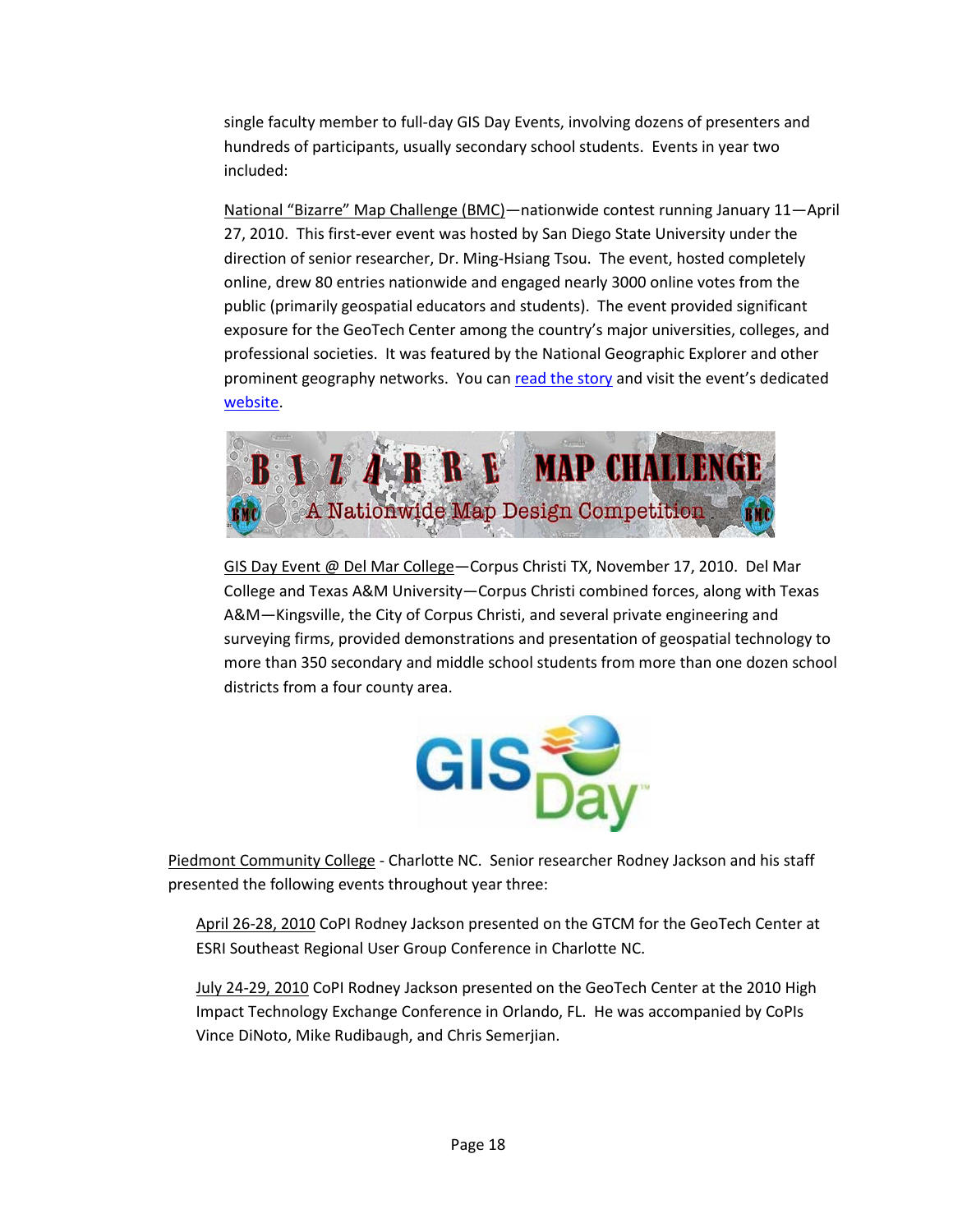#### San Diego State University

January 2010 graduate assistant, Justin Shepard, completed the first revision of the Project website has completed in January. Since the site is actively used by students and school faculty it was important to keep the look and feel of the site the same. To ensure consistency across the site and reduce time spent on updates the new pages utilize a dwt template. There are a few remaining issues that we would like to continue refining, however the new site is up and running. Some of the issues include the menu displaying differently in Internet Explorer and Mozilla and we would like to add captions to the videos in order to make the pages more accessible to all users. As web accessibility concerns continue to grow and more users weigh in it may be necessary to refine the website.

## Central New Mexico Community College—Amy Ballard

February, 10 2010 New Mexico Professional Surveyors Association: Amy Ballard presented on the impact of her land surveying technician program on the workforce for Northern New Mexico.

February 27, 2010 School to Work Career Fair: Amy Ballard worked a booth to demonstrate to 90 high school students GIS as a career option.

#### Cayuga Community –Amy Work

April 14, 2010 American Association of Geographers: conducted paper presentation to 15 educators on the professional development activities of IAGT in New York for geospatial educators.

April 28, 2010 GIS in Schools Grant: conducted outreach workshop for 5 educators on GIS curriculum as a mentor.

June 28 – July 2, 2010 TwiST Workshop for Educators at Cayuga Community College: one week GIS training workshop, partially supported by GeoTech Center, for 45 secondary and college GIS educators in New York area.

Ongoing Year Two Activities: Environmental Protection Technology 173 course, Water Quality Working with instructor to integrate GIS and GPS into her existing course. This will include field activities and classroom-based mapping. The goal is to evolve this effort into a regular course in the curriculum, as well as to use it as an example of successful integration of GIS into another program at the College.

#### Conference and other events

January 2010 Metropolitan Area (ESRI) Users Group in Denton TX: Senior staff member John Nelson attended the first annual MAUG Conference and Workshops and exhibit for the GeoTech Center to the nearly 150 D/FW area GIS professionals in attendance.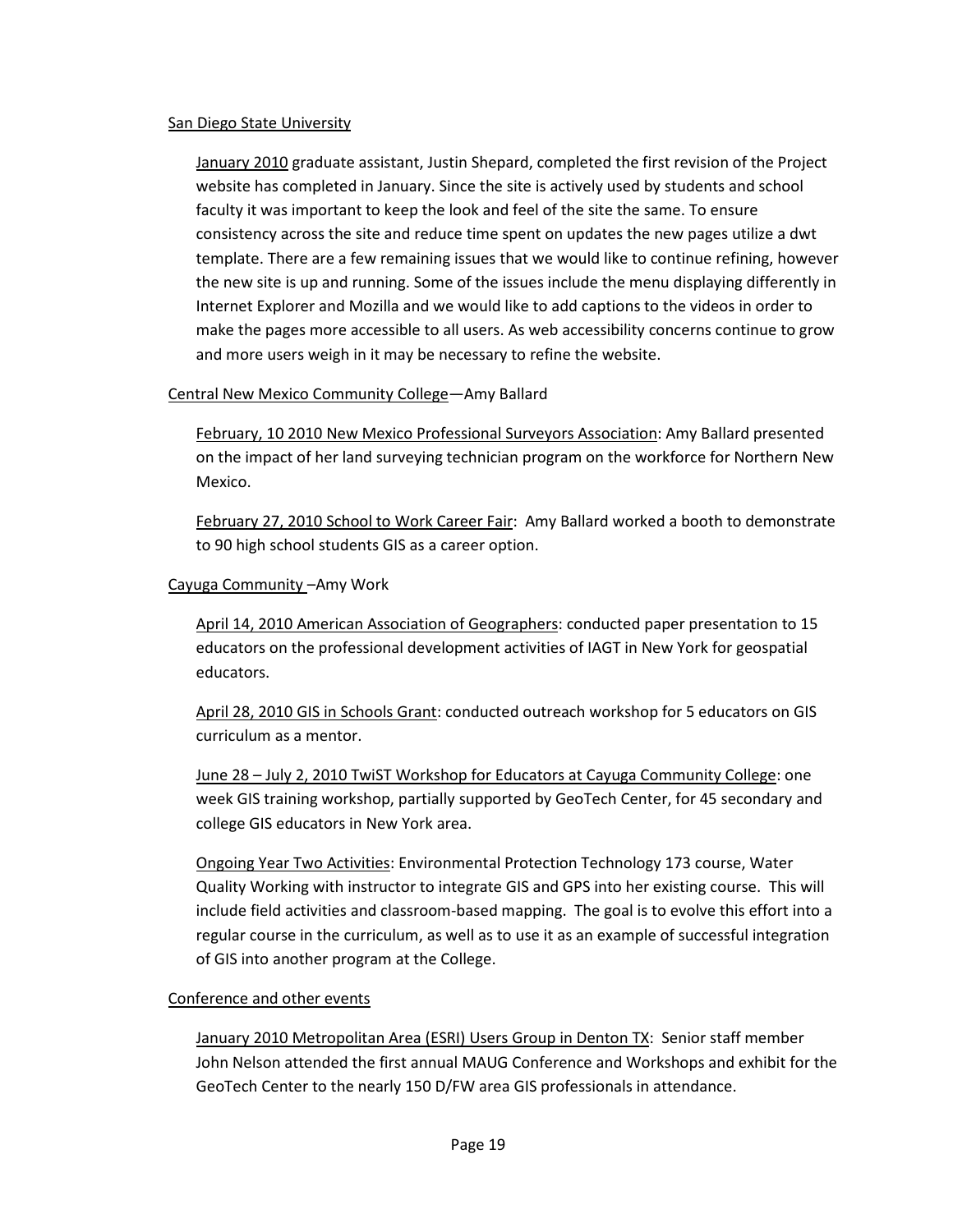February 2010 University Consortium of Geographic Information Science Annual Winter Meeting in Washington DC: CoPI David DiBiase presented the GeoTech Center work on the GTCM before the UCGIS Board of Directors as evidence of our research agenda and worthiness to be considered for associate membership in this prestigious university research consortium.

March 2010 Synergy Project Thought Leaders and Innovation Coaches Workshop in Baltimore MD: CoPIs Phillip Davis and Ann Johnson attended the second in the series of three Synergy Project workshops and presented an update on the Center's project to rampup our Remote Desktop Access technology project nationwide in the third half of 2010.

March 2010 League of Innovations Conference in Baltimore MD: Senior staff member John Nelson exhibited with the Joint ATE Centers exhibit at this three day event.

March 2010 Association for Supervision and Curriculum Development (ASCD) Annual Conference in San Antonio TX: Barbara Duke, Curriculum Integration and GIS in Education Consulting, presented "Transforming Curriculum Using Geospatial Technologies" for teachers, administrators and curriculum support personnel.

April 2010 American Associate of Geographers Annual Conference in Washington DC: CoPI Ann Johnson attended the AAG meeting and presented on two workshops related to GeoTech Center research and activities.

April 2010 American Association of Community Colleges Annual Conference in Seattle WA: PI Phillip Davis attended the annual conference meeting and exhibited in the Joint ATE Center's booth for three days.

April 2010 ASPRS Workshops and Conference in San Diego CA: CoPI Ann Johnson and senior researcher Ming Tsou attended the ASPRS workshops and presented on their research with the GeoTech Center.

April 2010 Geospatial Infrastructure Technology Association Annual Conference in Phoenix AZ: PI Phillip Davis and senior staffer John Johnson exhibited during this four day conference to more than 800 geospatial educators and industry professionals.

April 17 2010 at Salem Middle School, in Virginia Beach, Virginia: *Exploring Your World with GIS,* a six –hour, hands-on workshop was held Saturday by Georgeanne C. Hribar, "Graduate "2009 T3 Summer Institute at ESRI. The 22 workshop participants included: 1 museum professional, 1 high school teacher, 1 middle school administrator, 2 pre-service teachers, and 17 middle school teachers. Three school divisions were represented: 5 participants from Suffolk, 1 teacher from Chesapeake, and 13 social studies and science teachers from Virginia Beach City Public Schools. In addition, there was a museum educator from Nauticus and the 2 pre-service teachers from Christopher Newport University.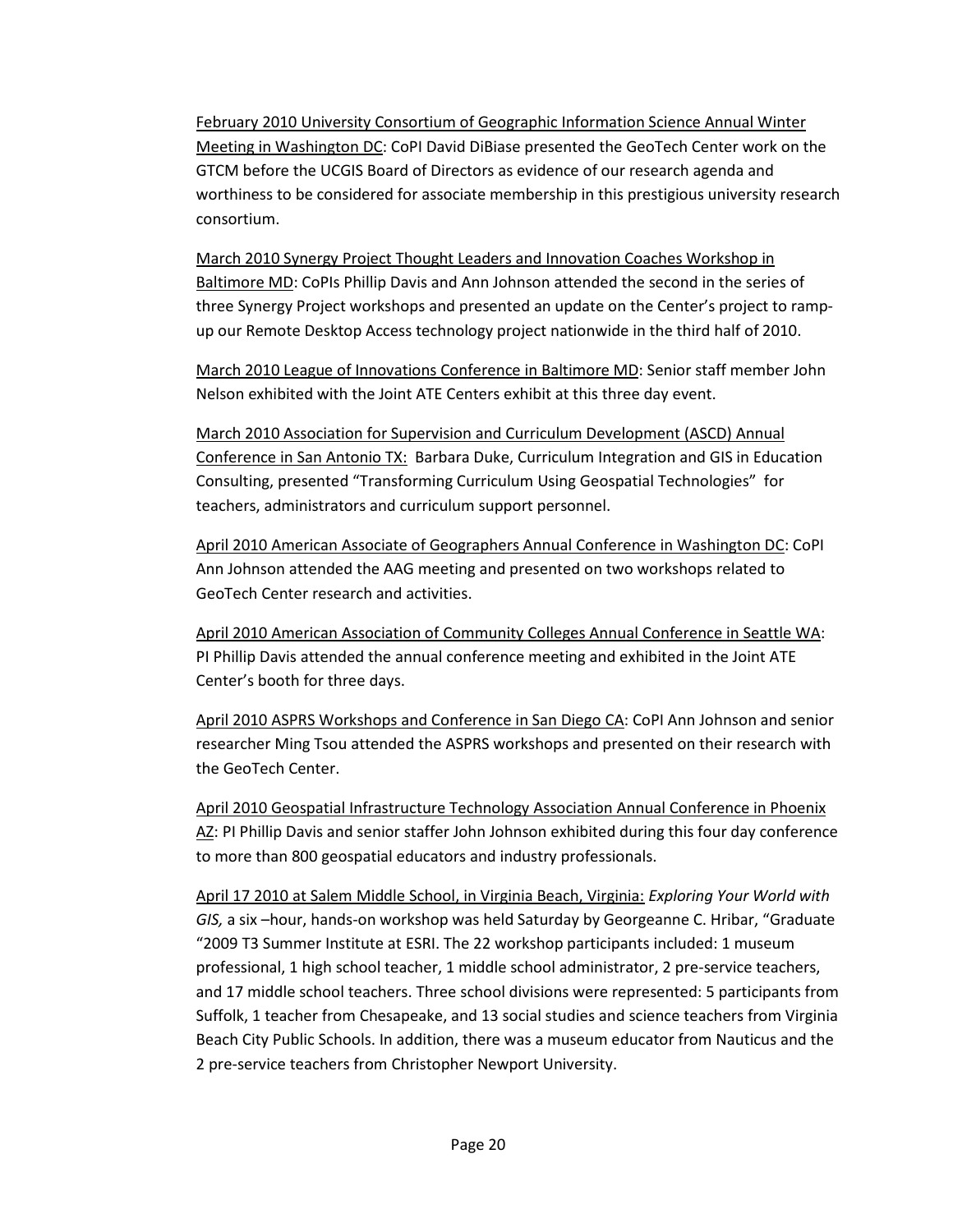April 2010 ASPRS Annual Conference and Workshop: CoPI Ann Johnson presented a half day workshop on GIS software to approximately 20 secondary school educators.

July 2010 ESRI Users Conference in San Diego CA: a team of 6 CoPIs attend the annual event and present a series of papers on the Center's initiatives. The Center sponsors an all day expo at the Educator's sub-conference and a half-day booth at the Academic Fair. A total of more than 300 college and university geospatial educators are directly impacted over a period of 4 days.

July 2010 HiTech ATE NSF Conference in Scottsdale AZ: a team of 7 CoPIs attends this firstever annual event as executive producers. We provide a full day workshop to 25 educators and workforce professionals, conduct three presentations, and exhibit at the two day expo over a period of four days. More than 500 attendees are impacted.

September 2010 USRIA Annual Conference in Orlando, FL: CoPI David DiBiase and senior researcher John Johnson provide two presentations on the GTCM And Meta-DACUM results to 40 participants from the geospatial industry.

October 2010 Geological Society of America in Denver CO: CoPI Ann Johnson exhibited at the GSA in front of more than 800 attendees for nationwide.

October 2010 National Science Foundation Annual ATE PIs Conference in Washington DC: The Center, represented by a team of four CoPIs, hosted a Birds of a Feather session for Geospatial Technology which was attended by nearly 40 participants, mostly two year college GIS faculty. The Center demonstrated the new RDA technology, the GTCM research, along with the Meta-DACUM results at the time.

December 2010 National Academy of Sciences Geosciences Advisory Board Meeting in Washington DC: CoPI David DiBiase presented the forthcoming GTCM initiative to the members of the board in order to disseminate the research to the highest levels of the professional and solicit feedback.

#### PRODUCTS

#### Journals

- Johnson, A. B. and D. Sullivan. "Geospatial Education at U.S. Community Colleges: Background, Challenges, and Opportunities." URISA Journal 22.2 (2010): 5-11. Print.
- Turki, Sami Yassine. "What Education in GIS for Town Planners? A Tunisian Experience." URISA Journal 22.2 (2010): 15-18. Print.
- Wikle, T.A. "Planning Considerations for Online Certificates and Degrees in GIS." URISA Journal 22.2 (2010): 21-27. Print.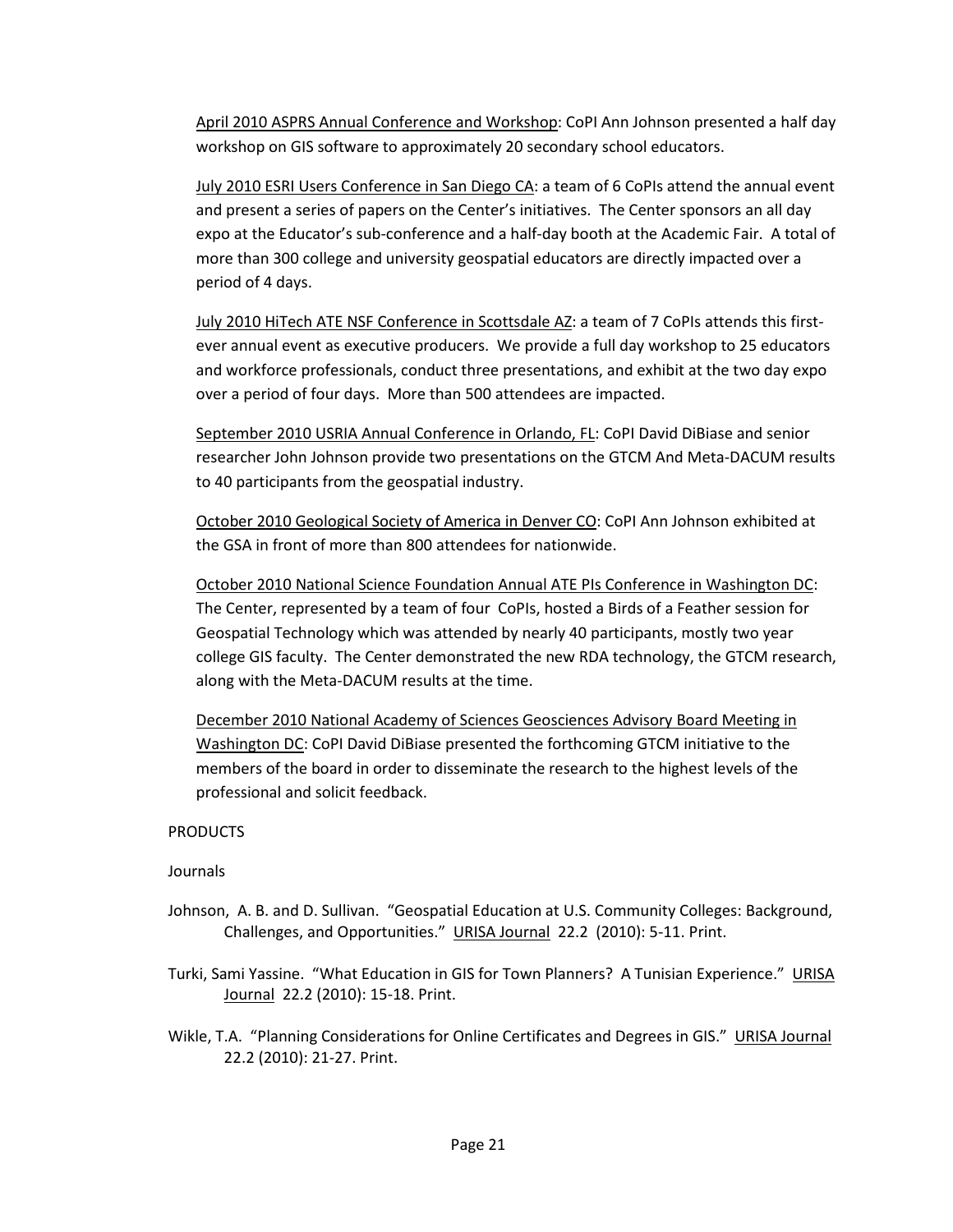- Johnson, J. "What GIS Technicians Do: A Synthesis of DACUM Job Analyses." URISA Journal 22.2 (2010): 31-39. Print.
- Ferguson, B. and M. Rudibaugh. "Mapping Geospatial Education at U.S. Community and Technical Colleges." URISA Journal 22.2 (2010): 41-44. Print.
- Tsou, M.-H. and K. Yanow. "Enhancing General Education with Geographic Information Science and Spatial Literacy." URISA Journal 22.2 (2010): 45-53. Print.
- DiBiase, D., Corbin, T., Fox, T., Francica, J., Green,K., Jackson, J., …, Van Sickle, J. "The New Geospatial Technology Competency Model: Bringing Workforce Needs into Focus." URISA Journal 22.2 (2010): 55-71. Print.
- Karen Schuckman and Jan Van Sickle, article of Professional Surveyor magazine. Follow [this link](http://e-ditionsbyfry.com/Olive/ODE/PRS/Default.aspx?href=PRS%2F2010%2F08%2F01&pageno=26&view=document) <http://www.profsurv.com/magazine/eedition.aspx> > " Professional Surveyor Magazine August 2010



**Figure 5: Professional Surveyor Magazine**

- Kawabata, Mizuki, Thapa, Rajesh, Oguchi, Takashi, and Tsou, Ming-Hsiang (Accepted, In Press, 2010) "Multidisciplinary Cooperation in GIS Education: A Case Study of US Colleges and Universities", The Journal of Geography in Higher Education.
- Zhang, T. and Tsou, M.-H. (2009). Developing a grid-enabled spatial Web portal for Internet GIServices and geospatial cyberinfrastructure, International Journal of Geographical Information Science. 23(5), pp.605-630.
- URISA Journal Article, Johnson, A. and Sullivan, D., Geospatial Education at U.S. Community Colleges: Background, Challenges, and Opportunities, URISA Journal, Vol. 22, No. 2, 2101, pg. 5-13.
- Best Practices Paper: Developing and Sustaining Geospatial Programs in Community Colleges, GeoTech Center web site. Draft with Appendix, Jan, 14, 2010.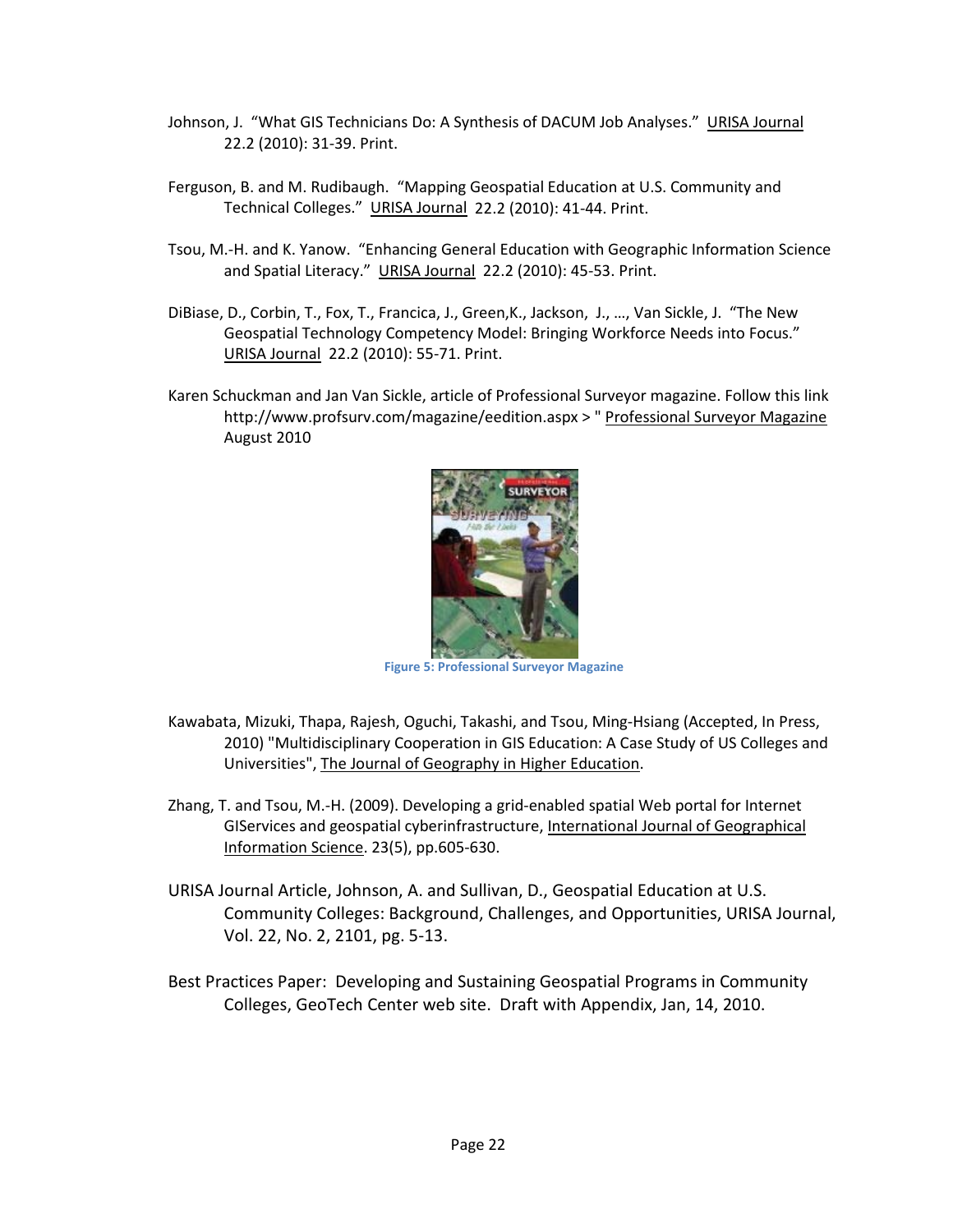#### Books

- Tsou, Ming-Hsiang (2009). Chapter 48: The Integration of Internet GIS and Wireless Mobile GIS. In Manual of Geographic Information Systems, edited by Marguerite Madden, published by the American Society for Photogrammetry and Remote Sensing (ASPRS), pp. 923-933.
- Johnson, A. In press. Geospatial education at U.S. two-year institutions. In D. Unwin, K. Foote, N. Tate, and D. DiBiase, Eds., Teaching GIS&T in higher education. London: Wiley.

Internet Dissemination—GeoTech Center Professional Development Webinar 2010 Series

- 1. [Results of the national Meta-DACUM Analysis of GIS Technician Core Competencies.](https://admin.na5.acrobat.com/_a783772738/p88593183/) John Johnson, GISWS, Inc., recorded January 26, 2010.
- 2. [Using Web 2.0 Social Media in Geospatial Technology Courses.](https://admin.na5.acrobat.com/_a783772738/p46623146/) Dr. Ming-Hsiang Tsou, San Diego State University, recorded February 17, 2010.
- 3. [Perfect Grant Proposal and Better Project Management using Logic Models.](http://admin.na5.acrobat.com/_a783772738/p23174630/) Ann Johnson, Bare Mountain Consulting, recorded April 22, 2010.
- 4. [GIS as a General Education Course.](https://admin.na5.acrobat.com/_a783772738/p88813491/) Ken Yanow, Southwestern Community College, recorded February 19, 2010.
- 5. [GIS Integration Across the Curriculum](https://admin.na5.acrobat.com/_a783772738/p78218612/)*.* Amy Work, Institute for the Application of Geospatial Technology, recorded May 7, 2010.
- 6. [Virtual Desktop GIS for K-12.](http://delmarcollege.na5.acrobat.com/p54714628/) Chris Semerjian and Lance Hundt, Gainesville State College, recorded May 28, 2010.
- 7. [Integrating GIS Across the K12 Disciplines.](http://delmarcollege.na5.acrobat.com/p13788378/) Steve Brantling, Lewiston-Clark School District, recorded July 16, 2010.
- 8. [Impact of the GTCM on the GISCI GISP Certification.](http://delmarcollege.na5.acrobat.com/p38417354/) Rodney Jackson of Central Piedmont Community College, recorded August 20, 2010.
- 9. [Voyage Onboard the Joint Resolution Research Vessel for K12 Educators.](http://delmarcollege.na5.acrobat.com/p33377136/) Amy Work of Cayuga Community College, recorded September 16, 2010.
- 10. [Expanding Two Year Geospatial Programs: A Three Campus Story.](http://delmarcollege.na5.acrobat.com/p96871437/) Mike Rudibaugh, Vince DiNoto, and Ken Yanow of the GeoTech Center, recorded October 7, 2010.
- 11. [Multi-Tiered Intership Model.](http://delmarcollege.na5.acrobat.com/p57585087/) Irina Kopteva of Pikes Peak Community College, recorded November 10, 2010.
- 12. [K12 Modules for GIS.](http://delmarcollege.na5.acrobat.com/p36743716/) Eileen Goff of San Diego Mesa Community College, recorded November 12, 2010.
- 13. [Free and Open Source Software for GIS \(FOSS4G\).](http://delmarcollege.na5.acrobat.com/p71412899/?launcher=false&fcsContent=true&pbMode=normal) Kurt Menke & Amy Ballard of Central New Mexico Community College, recorded November 20, 2010.
- 14. [ePortfolios for Geospatial Students and Faculty.](http://delmarcollege.na5.acrobat.com/p60848517/) Adam Dastrup of Salt Lake Community College, recorded January 14, 2011.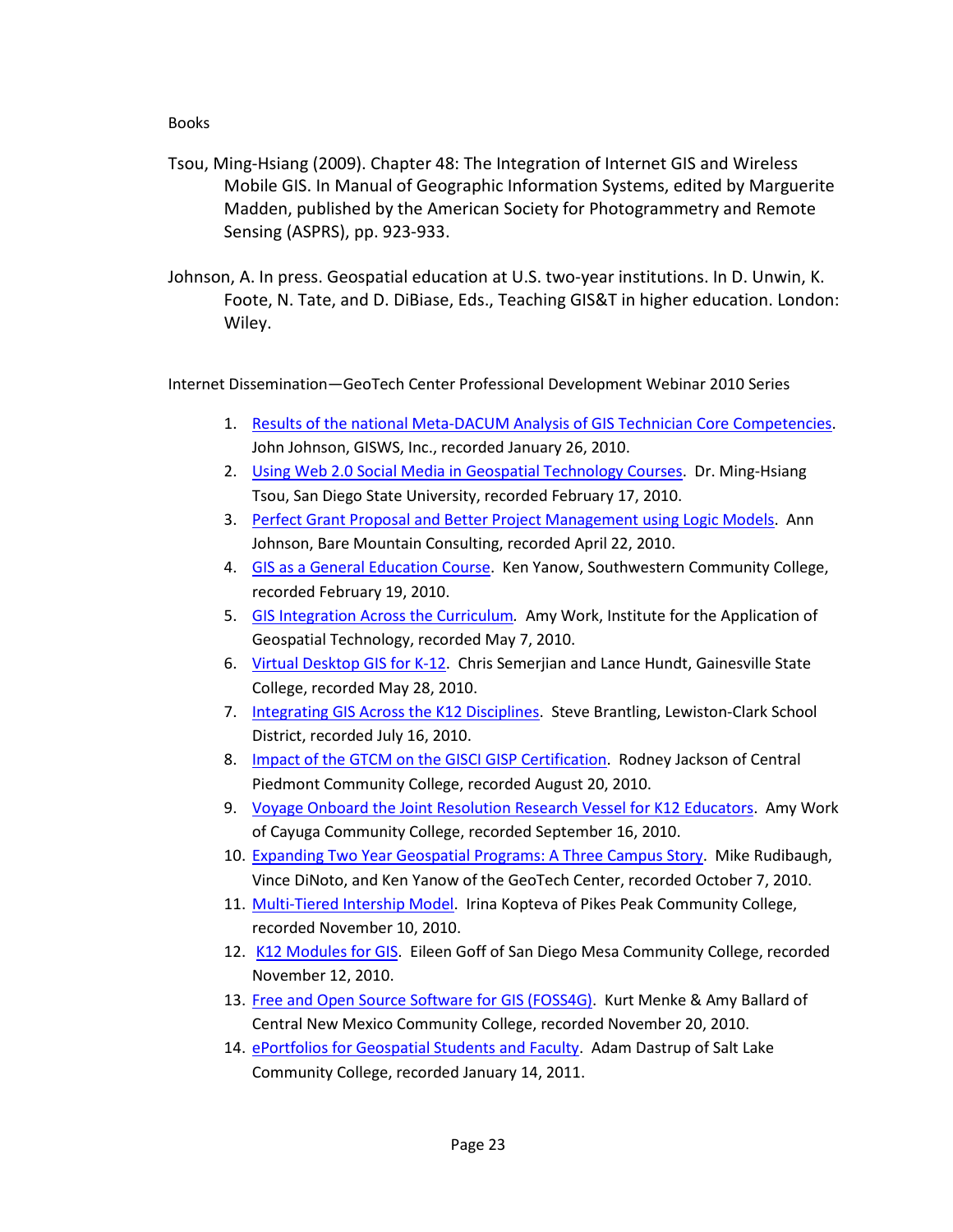#### Other specific products

The Center made several significant contributions to the geospatial field in year two including:

Geospatial Technology Competency Model—the GTCM is the foundational document used by the Dept. of Labor's Employment & Training Administration to define the scope and occupations that comprise the geospatial technology industry. This comprehensive document was develop through collaboration with industry and professional societies representing the broadest possible range of groups within the geospatial industry. Once this document is complete in early June 2010, it will provide the nation with a definitive description of the industry and serve as the basis for future work to define each emerging occupation, such as GIS Technologist, within the industry. Schools and colleges may use the GTCM to guide their curriculum development, articulation agreements, and other educational activities. Professional accrediting agencies, such as the GIS Certification Institute or American Society of Photogrammetrists and Remote Sensing (ASPRS), may use the GTCM to perfect existing credentials, such as the GISP, or create new ones.

Meta-DACUM of Common Core Competencies for GIS Technologists—this document is the result of research conducted in year two that produced three DACUM workshops combined with an exhaustive review of previous DACUM dating back 10 years. The unique feature of this document is that is identifies every possible task performed by a GIS Technologists in every segment of the industry and in every region of the country. From this comprehensive list, a rank-order list of tasks, based on frequency and rank by experts, identified a common core set of competencies that should be considered essential for any GIS technologists to possess. With this document, we can now for the first time, provide a list of items that are essential knowledge in this occupation, which may become the basis for future certification, testing, and curriculum guidelines for community college geospatial educators.

Community College Geospatial Academic Program Mapping Portal—the Center has created an ArcGIS spatial database of all known GIS and geospatial academic programs at America's 1134 community colleges. This database is presently linked with an ArcGIS Webserver that provides online access to the database through a browser and Internet connection. The server utilizes the latest in Adobe FLEX API technology to provide the end-user with an easy to navigate interface. The direct purpose of the database is to provide students, parents, educators, and the public with knowledge about America's two college geospatial programs. Its secondary purpose is to demonstrate the latest in server-based technology to encourage two year college educators to adopt the technology into their academic programs. This site is accessible by clicking on the map on the Center's website[: http://geotechcenter.org.](http://geotechcenter.org/)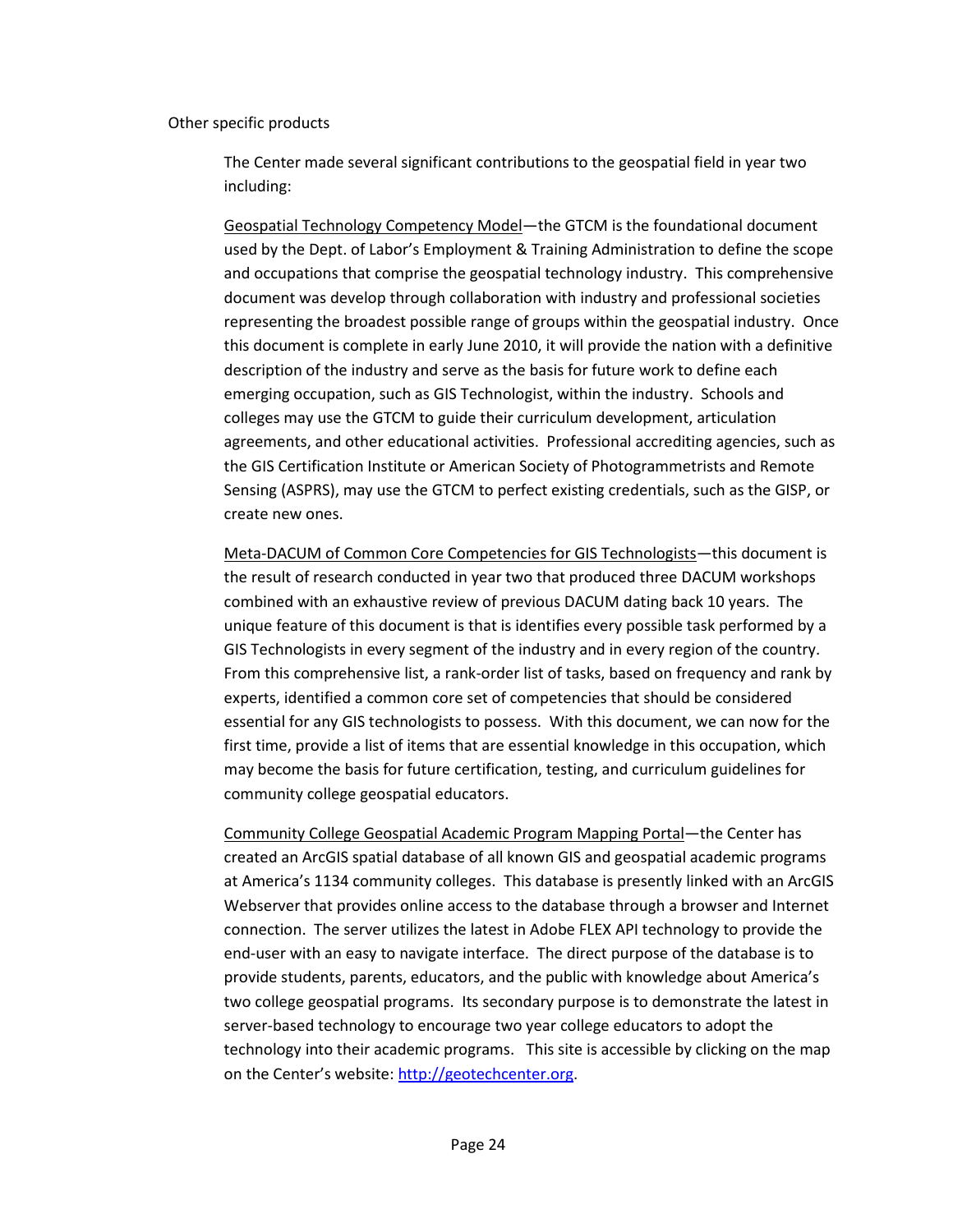Within Discipline—the Center has made the following contributions:

Year One (2008)

Year Two (2009)

- 1. *Geospatial Technology Competency Model (GTCM) for the Dept. of Labor*—David DiBiase.
- 2. *Meta-DACUM Analysis of Common Core Competency for GIS Technologists* John Johnson.
- 3. *Technology Plan for Remote Desktop Access for Virtual Access to GIS Application Software*—Vince DiNoto, Chris Semerjian, Ken Yanow.

Year Three (2010)

1. *A Methodology for Normalizing Multi-year DACUM Results into a Unified Result*—John Johnson.

#### Human Resources Development

The Center sponsored several of its own staff for training at various partner colleges in order to better prepare them to support the advanced technology we are engaging in to better serve our role as leading edge in geospatial technology. In year two this included:

Del Mar College—GIS Analyst John J. Nelson was provided week-long workshop at ESRI in Redlands, CA. to learn the new Esri ArcGIS 10 technology to build and maintain Del Mar College's ArcGIS Web server.

Del Mar College—GeoTech Center Coordinator Minerva Borger has completed an advanced Excel workshop to improve her skills for accounting and record keeping.

Lake Land College—GIS Technician Brooke Ferguson completed an ESRI online course on ArcGIS 10 to assist her in creating the Community College Academic Geospatial Programs geo-database.

Del Mar College—GIS Technician John Nelson has completed the entire sequence of Esri Virtual Campus courses to update his skill-set for the latest in ArcGIS 10 technology to support students and faculty associated with the GeoTech Center.

## Research and Education

The Center conducted fundamental educational research into the best practices for building and sustaining two year college academic geospatial technology programs including: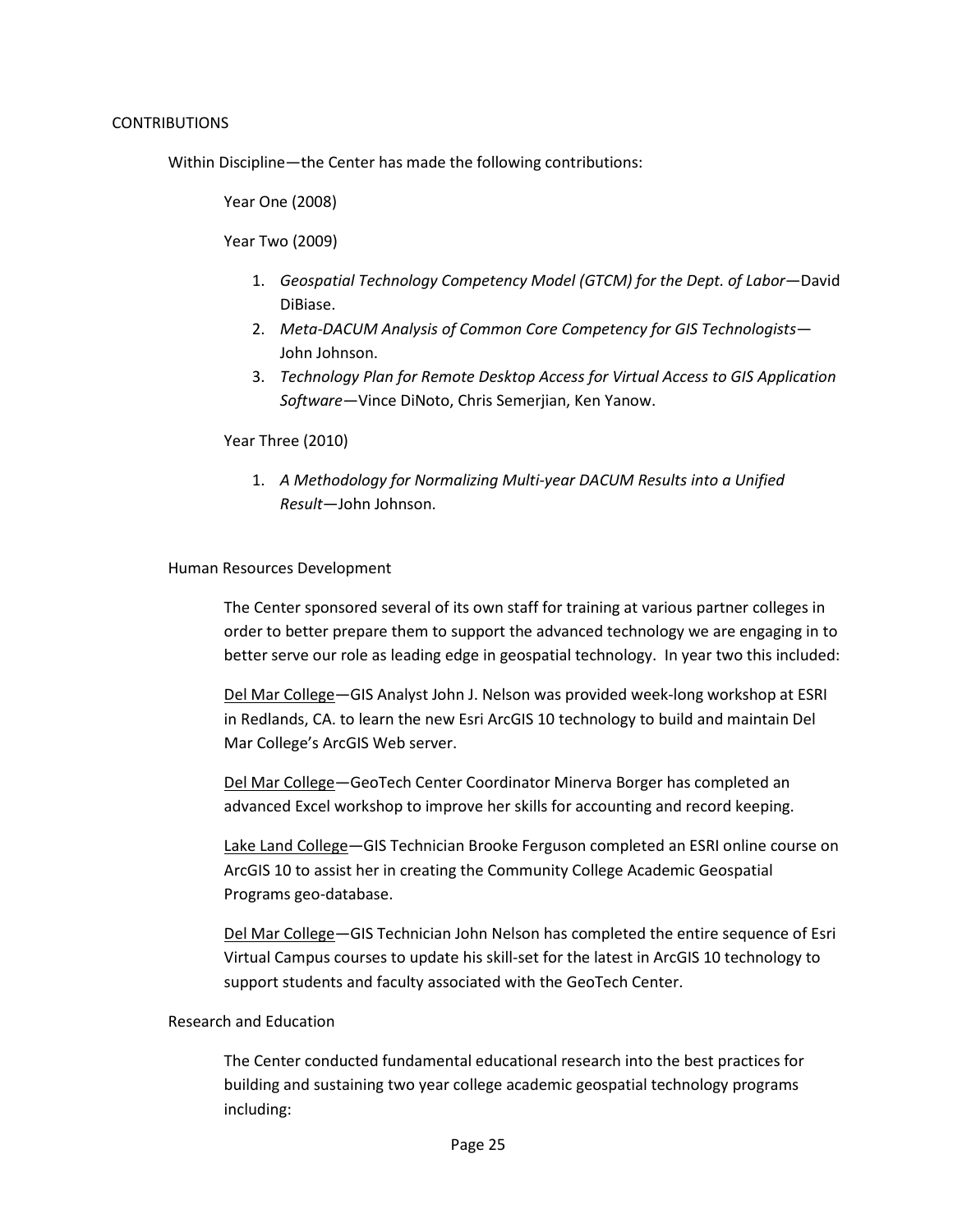CoPI Ann Johnson—developed a Logic Model for the GeoTech Center that demonstrates best practices for scaling up innovative projects and ideas into regional or national in scope. She is a member of the NSF ATE funded Synergy Project as an innovation coach.

CoPI Rodney Jackson—worked with the GIS Certification Institute (GISCI) to develop guidelines and recommendations to the GISCI Board of Directors to adopt a competency-based examination component to the GISP professional certification.

CoPI David DiBiase—conducted several workshops and forums on the development of the Dept. of Labor's [Geospatial Technology Competency Model \(GTCM\).](http://geotechcenter.org/LinkClick.aspx?fileticket=ZVXYasV7czY%3d&tabid=80) This research will result in updating the GTCM with the latest definition of the geospatial industry as a whole as well as define the various industry sectors, such as GIS, Surveying, etc, as well as the occupation definitions at the upper tiers of the GTCM model.

CoPI Kenneth Yanow—produced a white paper o[n best practices for recruitment and](http://geotechcenter.org/LinkClick.aspx?fileticket=A7CraA6ZWZM%3d&tabid=80)  [retention of minorities and women](http://geotechcenter.org/LinkClick.aspx?fileticket=A7CraA6ZWZM%3d&tabid=80) into geospatial technology fields. This white paper provides the basis for his webinars on the topic.

CoPI Vince DiNoto—produced a white paper on [Remote Desktop Access to Virtual GIS](http://geotechcenter.org/LinkClick.aspx?fileticket=Zf7UV0FmjTA%3d&tabid=161)  [Application](http://geotechcenter.org/LinkClick.aspx?fileticket=Zf7UV0FmjTA%3d&tabid=161) software that provides a technology roadmap for educators wishing to adopt this solution to providing access to GIS technology to students in remote locations.

CoPI Ann Johnson—produced a chapter on the [development and history of geospatial](http://geotechcenter.org/LinkClick.aspx?fileticket=wdZV3ajvN7s%3d&tabid=80)  [higher education](http://geotechcenter.org/LinkClick.aspx?fileticket=wdZV3ajvN7s%3d&tabid=80) in the US. The chapter describes the historical and technology drivers in the development of two year community college academic geospatial programs in America's 1150 two year colleges.